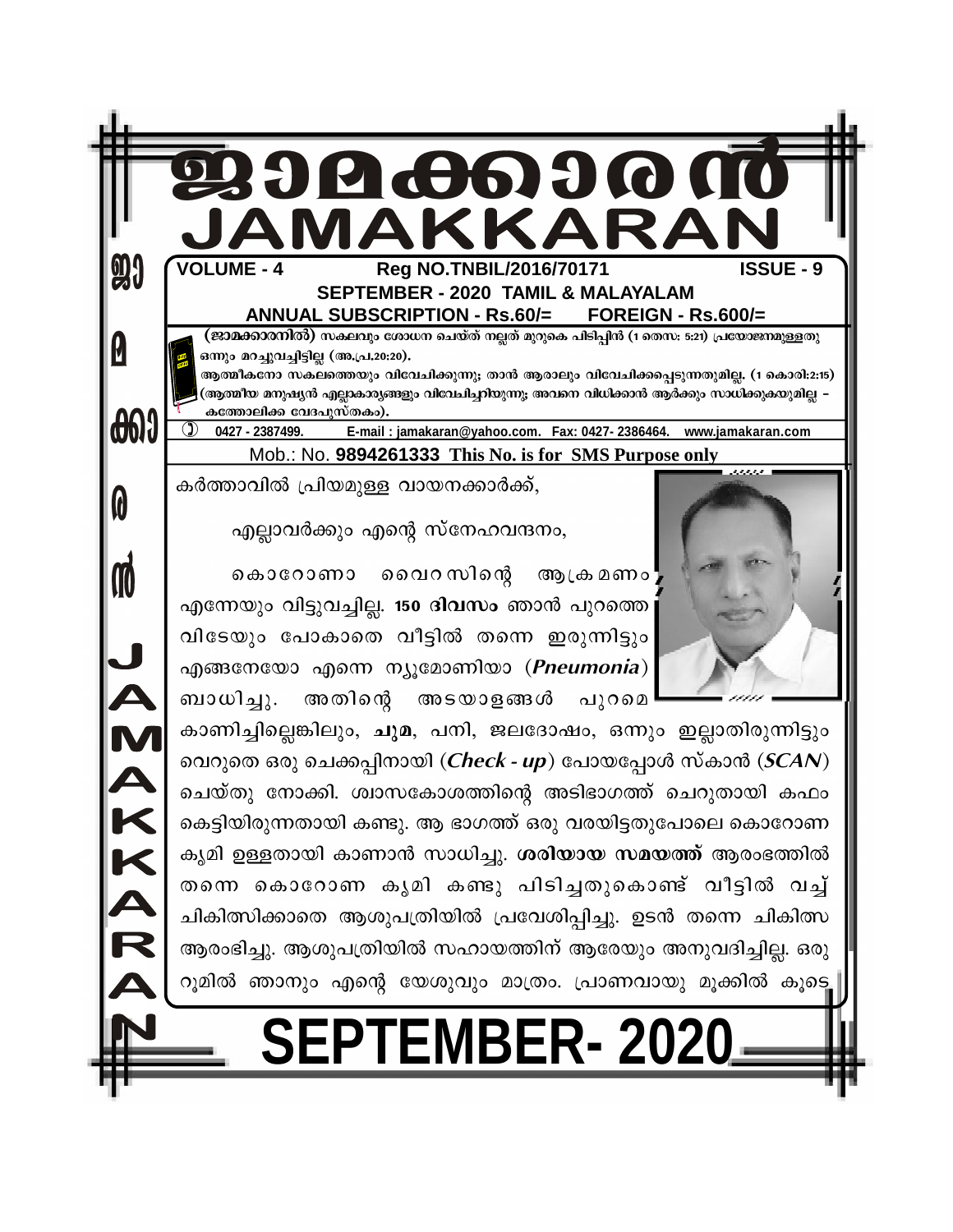## www.jamakaran.com

#### September 2020

ചെലുത്തി. വൈറസിനെ നശിപ്പിക്കുന്ന മരുന്ന്; ആന്റിബയോട്ടിക്ക് ഞരമ്പു വഴിയായി അതിവേഗം കടത്തി വിട്ടു. ഓരോ ദിവസവും ഓരോ മണിക്കൂറും കടന്നു പോകുന്നത് വലിയ പ്രയാസമായിരുന്നു. ഇതിൽ ഏറ്റവും പരിതാപകരമായ അവസ്ഥ എന്തെന്നാൽ അഞ്ചു ദിവസങ്ങൾ പ്രാർത്ഥിക്കാനും കഴിഞ്ഞില്ല. ബൈബിൾ വായിക്കാൻ മനസുമില്ലായിരുന്നു. ആ കഠിനമായ സന്ദർഭത്തിൽ കമഴ്ന്നു കിടന്ന് യേശുവേ! യേശുവേ! എന്നുമാത്രം വിളിയ്ക്കാനെ കഴിഞ്ഞുള്ളൂ.

സമയാസമയത്ത് നല്ല ഭക്ഷണം ലഭിച്ചിരുന്നു. ചിക്കനിൽ രണ്ടുവിധം, സാമ്പാർ, തൈര് ഇങ്ങനെ നല്ല രീതിയിലുള്ള ഭക്ഷണം നല്കിയിരുന്നു. എന്നാൽ ഭക്ഷണം കഴിയ്ക്കാൻ കഴിഞ്ഞില്ല. ഗുളിക കഴിക്കാൻ വേണ്ടി മാത്രം ഭക്ഷണം കഴിച്ചു. ഈന്തപ്പഴം (*DATES*) പോലെയുള്ള 10 തരം ഗുളികകൾ മൂന്നുനേരം വിഴുങ്ങി. എങ്ങനെയോ നിങ്ങളുടെ കണ്ണീരോടു കൂടിയ പ്രാർത്ഥനയാൽ ദൈവം എന്നെ സൗഖ്യമാക്കി. ടീമായും, ടി.വി. വഴിയായും, യൂ ടൂബ് വഴിയായും പ്രാർത്ഥിച്ച എല്ലാവർക്കും ദൈവനാമത്തിൽ എന്റെ നന്ദി അറിയിക്കുന്നു.

ദൈവത്തിന്റെ വലിയ കൃപയാൽ സുഖം പ്രാപിച്ച് 2020 ഒക്ടോബർ മാസം 9–ാം തീയതി ഞങ്ങളുടെ വിവാഹവാർഷികമായിരുന്നു. അന്ന് വളരെ ദൂരത്തിൽ എന്റെ ഭാര്യ നില്ക്കേ ഞാൻ എന്റെ റൂമിൽ ഇരുന്നു കൊണ്ട് മൊബൈലിൽ പ്രാർത്ഥിച്ചു. ദൈവത്തെ സ്തുതിച്ചു. കൊറോണാ ബാധിച്ചതു നിമിത്തം ആരോടും സമ്പർക്കം പുലർത്താൻ കഴിയാത്ത ഈ സാഹചര്യം ഞങ്ങളുടെ ജീവിതത്തിൽ ഇതുവരെ അനുഭവിക്കാത്ത മോശമായ ഒരു അവസ്ഥയാണ്.

സങ്കീ. 90 –ന്റെ 10 –ൽ ദൈവം മനുഷ്യനു നല്കിയ ആയുഷ്കാലം 70 സംവത്സരം, ഏറേയായാൽ 80 സംവത്സരം അതിന്റെ പ്രതാപം പ്രയാസവും ദുഃഖവും അത്രെ. അതു വേഗത്തിൽ തീർന്നുപോകും എന്നു പറയുന്നു. എനിക്ക് 80 വയസ്സും, എന്റെ ഭാര്യക്ക് 78–79 വയസ്സ് കടന്നു പൊയ്ക്കൊണ്ടിരിക്കുന്നു.

എന്റെ പിതാവ് 76–ാം വയസ്സിലും എന്റെ മാതാവ് 96–ാം വയസ്സിലും മരിച്ചു. ജനിതകരീതിയിൽ പറയുകയാണെങ്കിൽ എന്റെ ആയുസ്സ് നീണ്ടു പോകുന്നത് എന്റെ പിതാവിന്റെ വഴിയാണോ അല്ലെങ്കിൽ എന്റെ മാതാവിന്റെ വഴിയിലാണോ എന്ന് അറിയില്ല. എല്ലാവരുടെ കാലഗതികളും ദൈവത്തിന്റെ കൈകളിൽ ഇരിക്കുന്നു.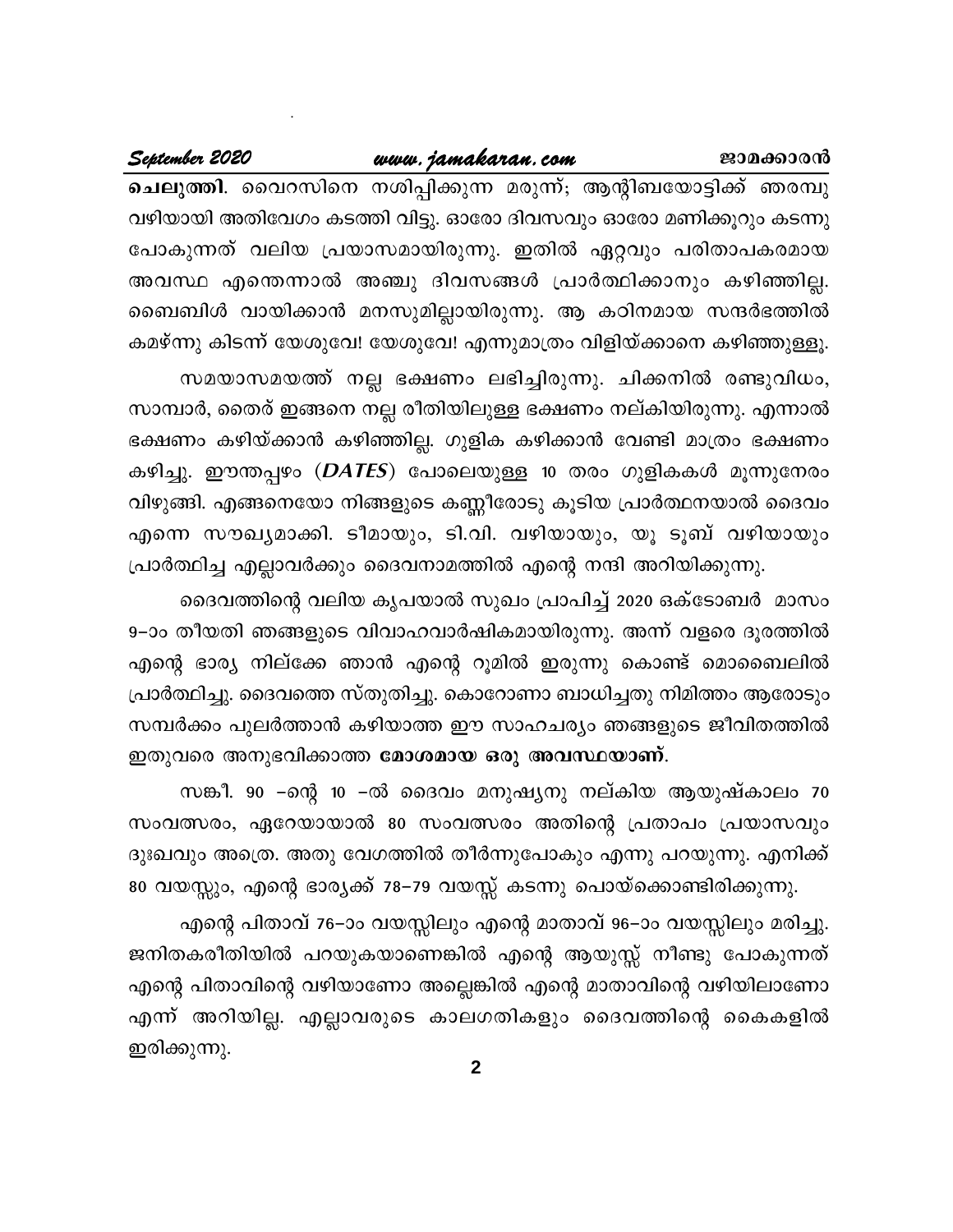## www.jamakaran.com

#### September 2020

എന്നെക്കുറിച്ചും എന്റെ കൈയ്യിൽ ദൈവം ഏല്പിച്ചിരിക്കുന്ന വ്യത്യാസമായ ജാമക്കാരൻ ശുശ്രൂഷ (MISSION) എത്രനാൾ വരെയാണെന്ന് ആർക്കും അറിയില്ല. എന്നാൽ എത്ര മാസങ്ങളായാലും എത്ര വർഷങ്ങൾ ആയാലും എന്റെ ആയുസ്സ് തീരുന്ന അവസാന നിമിഷം വരെയും എന്റെ ഈ ദൈവവേല തുടരും.

എന്റെ വായനക്കാർക്ക് ഞാൻ അറിയിക്കുന്നത് എന്തെന്നാൽ കൊറോണയെ ലോകത്തിൽ ആരെക്കൊണ്ടും തടയാൻ കഴിയില്ല. അത് ഏത് സമയത്തും ഏതു രൂപത്തിലും നിങ്ങളെ ആക്രമിക്കാം.

ലോകത്തിൽ ഏറ്റവും കൂടുതൽ സുരക്ഷാവലയം ഉള്ളത് അമേരിക്കൻ പ്രസിഡന്റ് ട്രംപിനാണ്. അദ്ദേഹം ബെഡ് റൂമിൽ നിന്നും ബാത്ത് റൂമിൽ പോയി വന്നാൽ കൂടെ ശരീരം മുഴുവനും ചെക്കപ്പ് ചെയ്ത് അത് റെക്കോഡാക്കും. രഹസൃസ്ഥലത്ത് നിന്ന് താൻ ഒരുങ്ങി തന്റെ ഓഫീസിലേക്ക് വന്ന് ചേരുന്നതുവരെ ഓരോ വാതിലും കടന്നു പോകുമ്പോൾ ശരീരം പരിശോധിച്ചതിന് ശേഷം അദ്ദേഹം അറിയാതെ തന്നെ അദ്ദേഹത്തിന്റെ സ്പെഷ്യൽ മെഡിക്കൽ ഓഫീസറുടെ റൂമിലുള്ള കമ്പ്യൂട്ടറിൽ രേഖപ്പെടുത്തും. കഴിഞ്ഞ മാസം വരെ കൊറോണ വൈറസിന്റെ ഒരംശം പോലും ഇല്ലാതെ അദ്ദേഹം ഇലക്ഷൻ ജോലികളെ ചെയ്തു വന്നു. എന്നാൽ പെട്ടെന്ന് കൊറോണ വൈറസ് ട്രംപിന് വന്നതെങ്ങനെ? ശ്വാസം മുട്ടൽ എങ്ങനെയാണ് വന്നത്? ഭാര്യയ്ക്കും കൊറോണാ വൈറസ് സ്ഥിരീകരിച്ചു. അവരെ ആശുപത്രിയിൽ പ്രവേശിപ്പിച്ചു ഓക്സിജൻ നല്കി. ചില ദിവസങ്ങൾക്കുള്ളിൽ സൗഖ്യം പ്രാപിച്ച് വെളിയിൽ വന്നെങ്കിലും വീണ്ടും ആശുപത്രിയിൽ പ്രവേശിപ്പിക്കുകയുണ്ടായി.

അതുകൊണ്ട് എങ്ങനെയുള്ള ആധുനിക സരക്ഷാരീതികൾ ഉണ്ടെങ്കിലും ഇന്ന് കൊറോണാ **നമ്മെ ആക്രമിക്കുന്നത്** തടുക്കാൻ സാധ്യമല്ല. എന്നാൽ ഇപ്പോൾ നാം ചെയ്യേണ്ടത് കൊറോണാ ബാധിച്ചാൽ ഉണ്ടാകുന്ന ബുദ്ധിമുട്ടുകളെ നേരിടാൻ നമ്മെ തന്നെ തയ്യാറാക്കിക്കൊള്ളണം എന്നുള്ളതാണ്. ഒരുപക്ഷെ മക്കൾ മരിക്കാം അല്ലെങ്കിൽ ഭാര്യയോ, ഭർത്താവോ മരിക്കാം. പിതാവിന്റെ പെൻഷൻ കൊണ്ട് ഉപജീവനം കഴിച്ചു വന്ന സാഹചര്യത്തിൽ പിതാവിന്റെ മരണം മുഴുകുടുംബത്തെയും ഉലച്ചു കളയാം.

 $\mathbf{3}$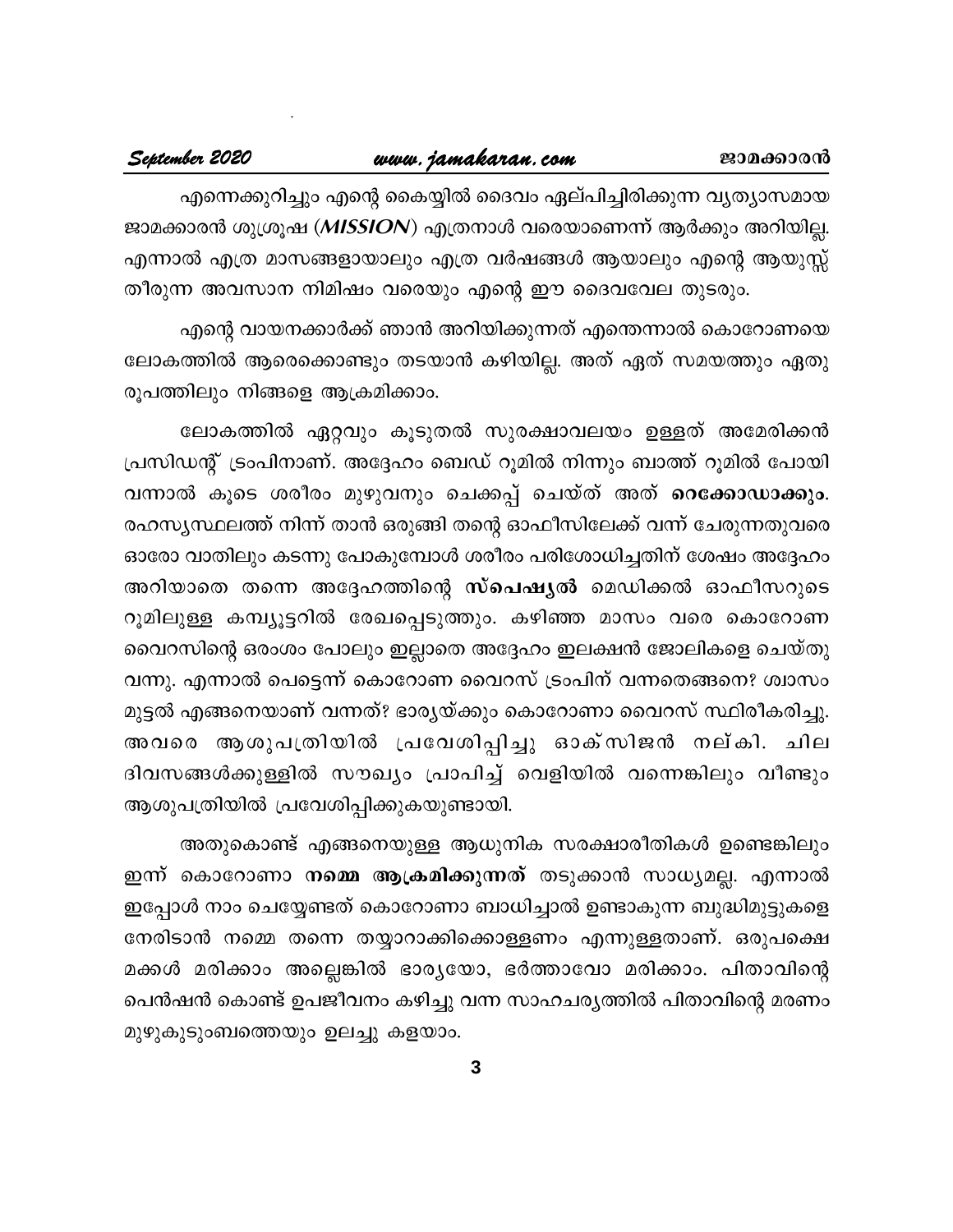#### September 2020

വിശ്വാസികളായ നാം അവിശ്വാസികളെ പോലെ കലങ്ങാതെ ഇനി എന്തുചെയ്യുമെന്ന് വൃസനപ്പെടാതെ ദൈവത്തിൽ ആശ്രയിക്കുക. നാം ആരുടെ അടുത്തും **കൈ നീട്ടേണ്ട** ആവശ്യമില്ല. നമ്മുടെ ദൈവം വളരെ നല്ല ദൈവമാണ്. തന്റെ മക്കളെ ഒരിക്കലും അവൻ കൈവിടുകയില്ല.

ഞാൻ ആശുപത്രിയിൽ ആയിരുന്നപ്പോൾ എന്റെ മനസ്സിൽ ഉദിച്ച തമിഴ് പാട്ടിന്റെ വരികളാണ് ഇത്.

"സിങ്കകെബിയോ, ചൂളൈ നെരിപ്പോ, അവർ എന്നെ കാത്തിടുവാർ അവരെ എന്നെ കാപ്പവർ അവരെ എന്നെ കാൺപവർ"

അടുത്ത വരികൾ എന്റെ ഓർമ്മയിൽ ഇല്ല. ഈ പാട്ടാണ് എനിക്ക് നല്ല ധൈര്യത്തെ തന്നത്. രാത്രി മുഴുവനും ദാർയ്യാവേശ് രാജാവിന് ഉറങ്ങാൻ കഴിഞ്ഞില്ല. എന്നാൽ ദാനിയേലോ സിംഹത്തോടുകൂടെ ചേർന്ന് ചൂടുള്ള പുതപ്പു പുതച്ച് നന്നായി ഉറങ്ങി. നാളെ എന്തു നടക്കും എന്നതിനെക്കുറിച്ച് സങ്കടപ്പെടാതെ ദാനിയേലിന് നന്നായി ഉറങ്ങാൻ കഴിഞ്ഞതിന്റെ കാരണം താൻ ആരാധിക്കുന്ന ദൈവത്തെക്കുറിച്ച് വളരെ നന്നായി അറിഞ്ഞിരുന്നു.

ഈ വിശ്വാസത്തോടെ **നമുക്ക് എല്ലാവർക്കും** ജീവിക്കാം. ജീവനോ മരണമോ എന്തു തന്നെ ആയാലും നാം അതിനെ ധൈര്യമായ് നേരിടണം.

എന്റെ ഈ ലേഖനം ഒരുപക്ഷെ ദൈവം എന്നെക്കുറിച്ച് എഴുതുന്ന അവസാന അദ്ധ്യായമായിരിക്കാം അല്ലെങ്കിൽ പുതിയ അദ്ധ്യായം തുടങ്ങുവാൻ ദൈവം സഹായിക്കുന്നതായിരിക്കാം. കർത്താവ് അനുവദിച്ചാൽ അടുത്ത ജാമക്കാരൻ മൂലമായ് നാം വീണ്ടും കാണും. ഞാൻ കിടക്കയിൽ ആയിരുന്നപ്പോൾ നിങ്ങൾ അയച്ചു തന്ന സ്തോത്രക്കാഴ്ച എല്ലാം എനിക്ക് കിട്ടി. ചിലർ ഡോക്ടർ ജീവനോടെ ഇരിക്കുന്നു എന്നു ഉറപ്പു വരുത്തിയതിനുശേഷം മാത്രമേ സ്തോത്രക്കാഴ്ച അയക്കുകയുള്ളൂ എന്ന് മനസ്സില്ലാ മനസ്സോടെ ആയിരുന്നു എന്നു ഫോൺ മൂലം എനിക്ക് അറിയാൻ കഴിഞ്ഞു. ദൈവകൃപ നാം എല്ലാവരോടും കൂടെ ഇരിക്കട്ടെ. 2020 ജൂലൈ, ആഗസ്റ്റ് മാസ ജാമക്കാരൻ ഉടനെ അയക്കാൻ ഏർപ്പാട് ചെയ്തു കഴിഞ്ഞു.

ഡോ. പുഷ്പരാജ്

 $\overline{\mathbf{4}}$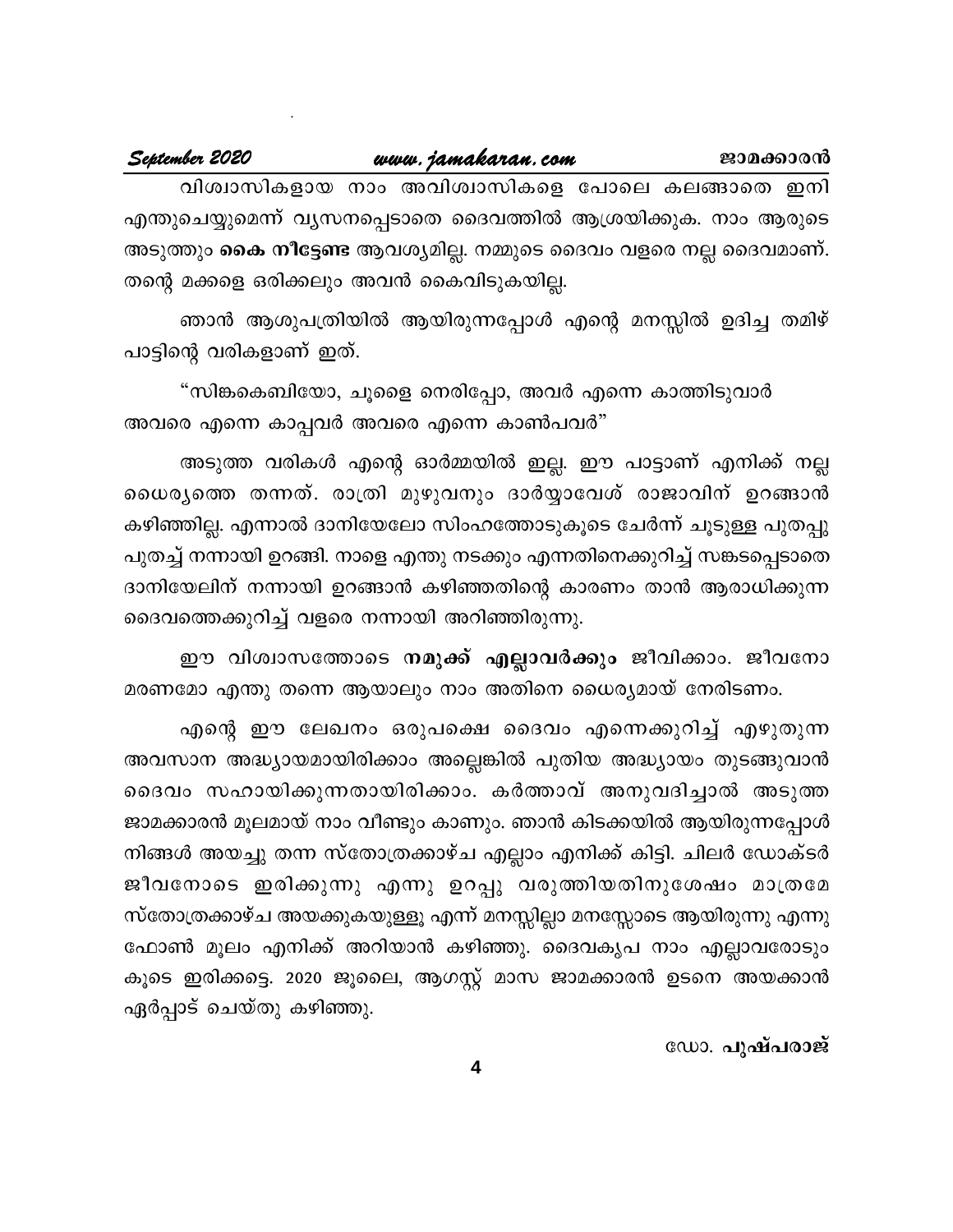# മദ്ധ്യകേരള C.S.I. ഡയോസിസ്<br>ജാമക്കാരൻ വായനക്കാർക്ക്

എന്നെ അധികമായി സ്നേഹിക്കുന്ന ഡയോസിസുകളിൽ വച്ച് നിങ്ങൾ ഏറ്റവും പ്രധാനപ്പെട്ടവരാണ്. ബിഷപ്പ് ഇലക്ഷനുവേണ്ടി മൂന്ന് അച്ചൻമാർ വരിയിൽ നില്ക്കുന്നു.

മൂന്ന് അച്ചൻമാർക്കും ഞാൻ നല്കുന്ന പ്രത്യേക ആലോചന എന്തെന്നാൽ നിങ്ങളുടെ പേര് സിനഡിന്റെ പരിഗണനക്ക് പോകും. അവിടെയാണ് ബിഷപ്പിനെ തിരഞ്ഞെടുക്കുന്ന വില പേശൽ <mark>നടക്കുന്നത്</mark>. ഇപ്പോഴുള്ള സാഹചര്യത്തിൽ ഉന്നതസ്ഥാനത്ത് ഉള്ള വ്യക്തി വളരെ അധികം പണപ്രതിസന്ധിയിൽ ഇരിക്കുകയാണ്. ഇപ്പോൾ അദ്ദേഹത്തിന് പല കോടി രൂപ വളരെ അത്യാവശ്യമുണ്ട്. കോടതി അദ്ദേഹത്തിന് 4–ാമത്തെ നോട്ടീസ് അയച്ചു കഴിഞ്ഞു. അദ്ദേഹം അപഹരിച്ച പല കോടി രൂപയോടുകൂടെ പിഴയും ചേർത്ത് ഉടൻ തന്നെ കോടതിയിൽ അടയ്ക്കേണ്ട ഞെരുക്കമായ അവസ്ഥയിൽ ഇരിക്കുകയാണ്. നിങ്ങൾക്ക് പിന്നിൽ <mark>സമ്പത്തുള്ളവർ</mark> ധാരാളം ഉണ്ട്. ഇവരിൽ ആരാണോ അദ്ദേഹം ചോദിക്കുന്ന തുക കൊടുക്കുന്നത്. അവരെ മാത്രമേ ബിഷപ്പായി അറിയിക്കുകയുള്ളൂ. അധിക <mark>വോട്ട</mark>ു വാങ്ങിയവർ, അല്ലെങ്കിൽ മെറിറ്റ് ഒന്നും തന്നെ നോക്കത്തില്ല. നിങ്ങളുടെ മുൻബിഷപ്പും മോഡറെറ്ററുമായ <mark>മോസ്റ്റ്. റവ. ഉമ്മൻ കെ. ജോർജ്ജ്</mark> അവർകൾ ഒരു അവസരത്തിൽ അച്ചൻമാരുടെ യോഗത്തിൽ പറഞ്ഞത് എന്തെന്നാൽ ഞാൻ ഒരുത്തൻ മാത്രമേ ബിഷപ്പ് സ്ഥാനത്തിന് വേണ്ടി <mark>പണം</mark> കൊടുക്കാതെ ബിഷപ്പായുള്ളൂ. അങ്ങനെയാണെങ്കിൽ ഇതുവരെ ബിഷപ്പ് സ്ഥാനം ഏറ്റ എല്ലാവരും പണം കൊടുത്താണ് ബിഷപ്പായത് എന്നുള്ളത് അദ്ദേഹത്തിന്റെ വായ്മൊഴി മൂലം സത്യം എന്ന് ഉറപ്പു വരുത്താം.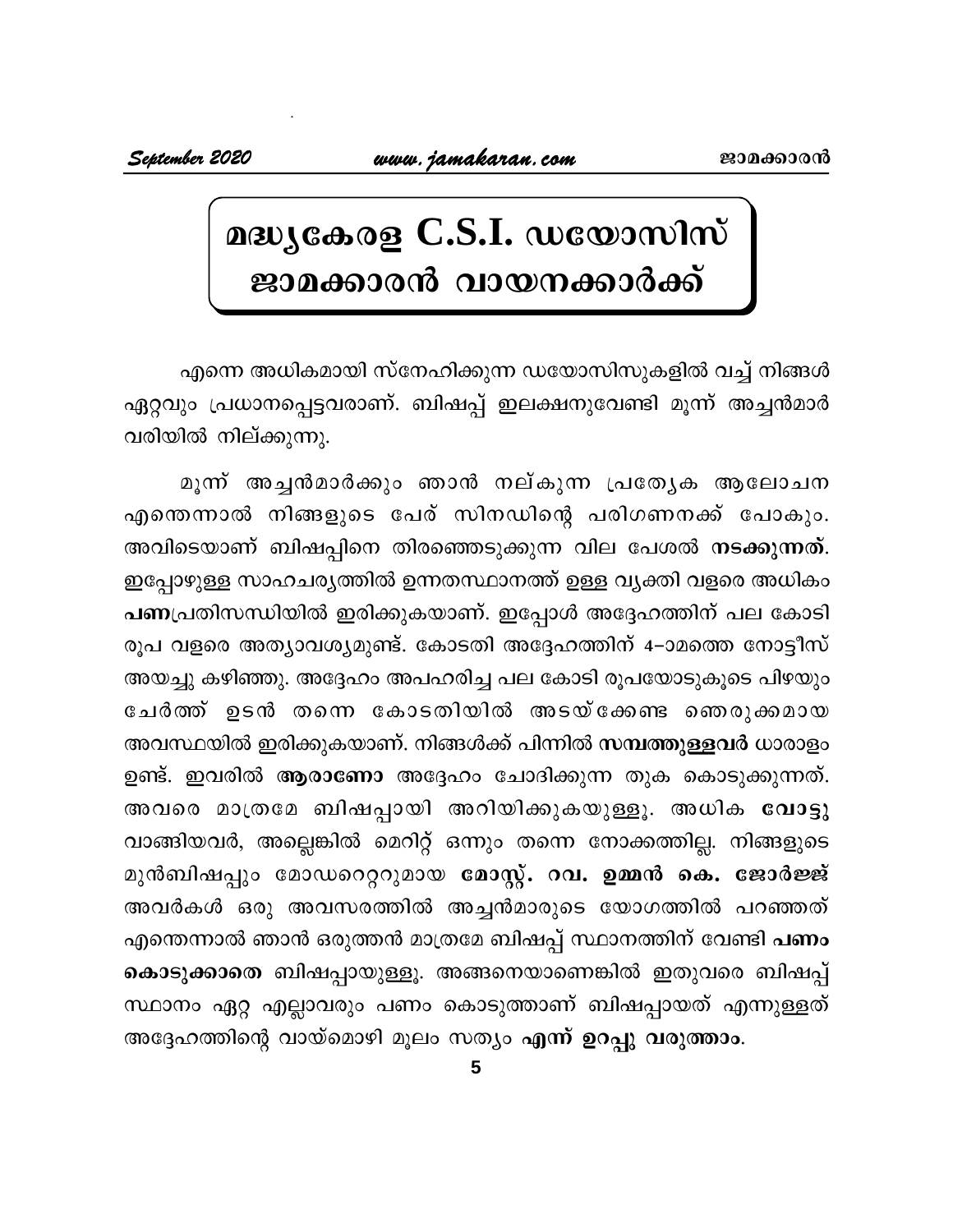ഇപ്പോൾ നിങ്ങൾ എടുക്കുന്ന ശക്തമായ തീരുമാനം വളരെ ഇപ്പോൾ നിങ്ങൾ എടു<mark>ക്കുന്ന ശക്തമായ തീരുമാനം</mark> വളരെ<br>പ്രധാനപ്പെട്ടതാണ്. ബിഷപ്പ് സ്ഥാനത്തെ പണം കൊടുത്ത് വാങ്ങാൻ<br>പോകുകയാണോ? അഥവാ പണം കൊടുത്ത് ബിഷപ്പ് സ്ഥാനം വാങ്ങുന്ന<br>മോശമായ അവസ്ഥ ഞങ്ങൾക്ക് വേണ്ടാ എന്നു പറഞ്ഞ് സാധാരണ പോകുകയാണോ? അഥവാ പണം കൊടുത്ത് ബിഷപ്പ് സ്ഥാനം വാങ്ങുന്ന ഇപ്പോൾ നിങ്ങൾ എടു<mark>ക്കുന്ന ശക്തമായ തീരുമാനം</mark> വളരെ<br>പ്രധാനപ്പെട്ടതാണ്. ബിഷപ്പ് സ്ഥാനത്തെ പണം കൊടുത്ത് വാങ്ങാൻ<br>പോകുകയാണോ? അഥവാ പണം കൊടുത്ത് ബിഷപ്പ് സ്ഥാനം വാങ്ങുന്ന<br>മോശമായ അവസ്ഥ ഞങ്ങൾക്ക് വേണ്ടാ എന്നു പറഞ്ഞ് സാധാരണ<br>അച്ചനായി ത ് ഇപ്പോശ ന്നങ്ങാം എടുക്കുന്ന ക്കെമ്മായ തിരുമാനാ വളരെ<br>പ്രധാനപ്പെട്ടതാണ്. ബിഷപ്പ് സ്ഥാനത്തെ പണം കൊടുത്ത് വാങ്ങാൻ<br>പോകുകയാണോ? അഥവാ പണം കൊടുത്ത് ബിഷപ്പ് സ്ഥാനം വാങ്ങുന്ന<br>മോശമായ അവസ്ഥ ഞങ്ങൾക്ക് വേണ്ടാ എന്നു പറഞ്ഞ് സാധാരണ<br>പോകുകയ പോകുകയാണോ? നമ്മുടെ മദ്ധ്യകേരള ഡയോസിസിന്റെ മാനം, ഗൗരവം, പോകുകയാണോ: അഥവാ വണാ കൊടുത്ത ബഷ്പ്പ സ്ഥാനാ വാങ്ങുന്ന<br>മോശമായ അവസ്ഥ ഞങ്ങൾക്ക് വേണ്ടാ എന്നു പറഞ്ഞ് സാധാരണ<br>അച്ചനായി തന്നെ ശുശ്രൂഷ ചെയ്യണമെന്ന് തീരുമാനിക്കാൻ<br>പോകുകയാണോ? നമ്മുടെ മദ്ധ്യകേരള ഡയോസിസിന്റെ മാനം, ഗൗരവം,<br>മര്യാദ എല്ലാം നിങ്ങൾക്കുവേണ്ടി ഞാൻ പ്രാർത്ഥിക്കാൻ തുടങ്ങി. കർത്താവെ നിന്റെ ഇഷ്ടം ചെയ്വാൻ എന്നെ പഠിപ്പിക്കേണമേ (സങ്കീ. 143:10).

ദുഷ്പ്രവർത്തിക്കുള്ള ശിക്ഷാവിധി തൽക്ഷണം നടക്കായ്ക കൊണ്ടു മനുഷൃർ ദോഷം ചെയ്വാൻ ധൈര്യപ്പെടുന്നു (സഭാ. **8:11)**.

ജാമക്കാരൻ : ഇപ്പോൾ പറയൂ ഞാൻ ഇതുവരെ എഴുതിയതിൽ എന്തെങ്കിലും തെറ്റുണ്ടോ?

ഈ മഹത്ത്വമായ ശുശ്രൂഷ ലഭിച്ച ബിഷപ്പുമാർ ഇനിയും പലരുമുണ്ട്. കർത്താവ് എനിക്ക് ആയുസ്സും. ആരോഗ്യവും തിരികെ തന്നാൽ ദൈവം അനുവദിക്കുന്നതുവരെ ഈ ശുശ്രൂഷയെ ഞാൻ നിറവേറ്റും.

(പാർത്ഥിക്കുന്നു പ്രാർത്ഥിക്കണം.

# **ONLINE BANKING (NEFT)**

**Dr M G E PUSHPARAJ, SALEM - 636 005. INDIA**

**STATE BANK OF INDIA** (SALEM-1970)

**A/C No: 10764116842** IFSC CODE - IFSC SBIN0001970 -10764116842 SWIFT CODE - SBININBB637- 10764116842

**CANARA BANK - SALEM** (SURAMANGALAM BRANCH) **A/C No: 1219101013622.** IFSC CODE - IFSC CNRB0001219- 1219101013622. SWIFT CODE - CNRBINBBSLM -1219101013622.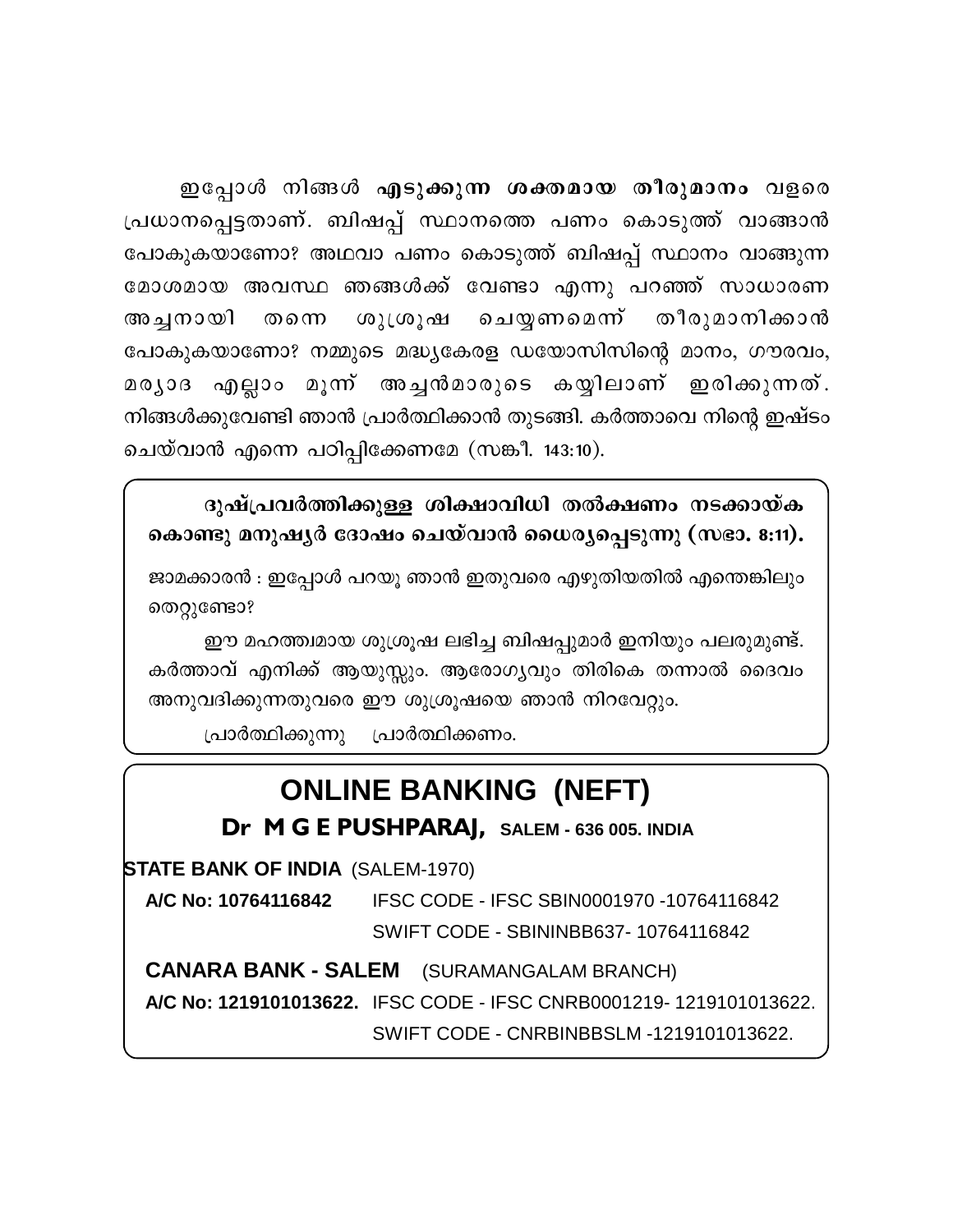

| September 2020 |                    | www.jamakaran.com |  |
|----------------|--------------------|-------------------|--|
|                |                    |                   |  |
|                |                    |                   |  |
|                | മഹത്ത്വമായ ശുശ്രൂഷ |                   |  |
|                |                    |                   |  |

അഹരോനെപ്പോലെ ദൈവം വിളിക്കുന്നവനല്ലാതെ ആരും ആ സ്ഥാനം സ്വതവേ എടുക്കുന്നില്ല (എബ്രാ. 5:4).

ഈ വചനത്തിൽ മഹത്ത്വമായ ശുശ്രൂഷക്കുള്ള വിളിയെക്കുറിച്ച് പറഞ്ഞിരിക്കുന്നു. ഈ വചനം ഏതു പാസ്റ്റർക്കും, മിഷനറിമാർക്കും, പ്രാസംഗികൻമാർക്കും ബൈബിൾ അദ്ധ്യാപകർക്കും **ബാധകമല്ല**. അവർ ദൈവം എന്നെ ഈ മഹത്ത്വമായ ശുശ്രൂഷക്ക് വിളിച്ചിരിക്കുന്നു എന്നു പറയാൻ പാടില്ല.

□ ഏതാണ് മഹത്ത്വമായ ശുശ്രൂഷ: മോശയുടെ കാലത്ത് ദൈവത്തിന്റെ ശുശ്രൂഷക്ക് പന്ത്രണ്ട് ഗോത്രത്തിൽ ഉള്ളവരിൽ വലിയ മത്സരം ഉണ്ടായിരുന്നു. അവരിൽ ലേവൃ ഗോത്രത്തെയാണ് ദൈവം തിരഞ്ഞെടുത്തത്. ലേവൃരുടെ ശുശ്രൂഷയിൽ നല്ല വരുമാനം ഉണ്ടായിരുന്നു. യാഗപീഠത്തിലേക്ക് വരുന്ന ഇറച്ചി, സ്തോത്രക്കാഴ്ചകൾ, ദശാംശം ഇവയെല്ലാം ലേവ്യഗോത്രക്കാർക്കു മാത്രമേ അനുഭവിക്കാനുള്ള അനുവാദമുള്ളൂ. എന്നാൽ മറ്റുള്ള ഗോത്രങ്ങൾ മോശ പറഞ്ഞാൽ കേൾക്കുകയില്ല. ദൈവം പറഞ്ഞാൽ മാത്രമേ അനുസരിക്കൂ എന്ന് ദൈവത്തെ പരീക്ഷിക്കാൻ ധൈര്യം കാട്ടി. ദൈവത്തിന് മഹാകോപം ഉണ്ടായി. ദൈവം മോശയോട് 12 ഗോത്രപിതാക്കൻമാരോട് നാളെ എടുത്തുകൊണ്ട് അവരവരുടെ വടി അതിൽ പത്രണ്ട് ഗോത്രപിതാക്കൻമാരുടെ പേരെഴുതി പെട്ടകത്തിനുള്ളിൽ വയ്ക്കാൻ പറഞ്ഞു. പിറ്റേദിവസം പെട്ടകം തുറന്നു നോക്കിയപ്പോൾ ഏതുവടി തളിർത്തു പൂത്തിരിക്കുന്നുവോ ആ വടിയുടെ ഉടമസ്ഥനാണ് ഞാൻ തിരഞ്ഞെടുത്ത ശുശ്രൂഷകൻ എന്ന് പറഞ്ഞു.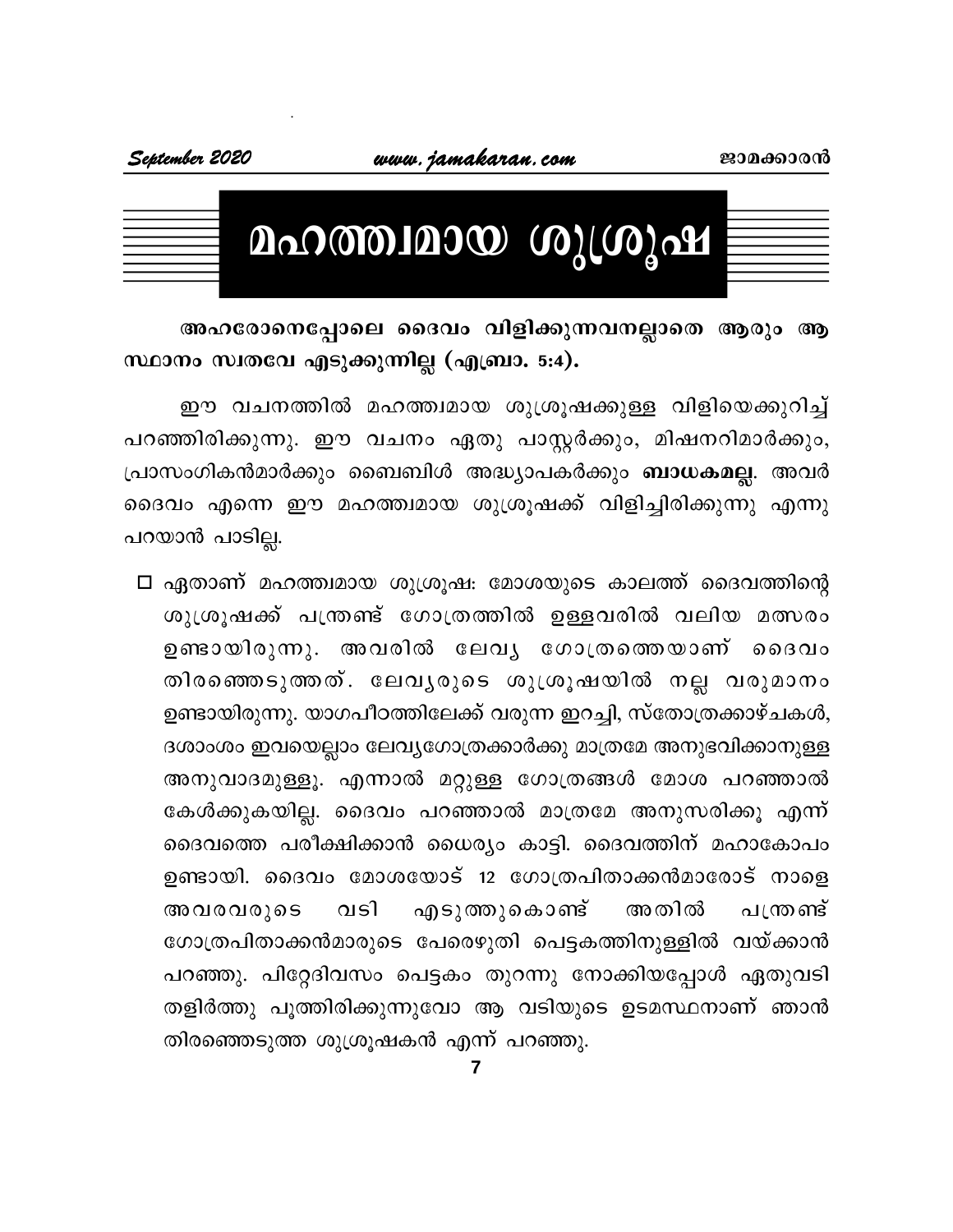#### September 2020

www.jamakaran.com

□ സംഖ്യ. 17:8 പിറ്റെന്നാൾ മോശ സാക്ഷ്യകൂടാരത്തിൽ കടന്നപ്പോൾ ലേവിഗൃഹത്തിലുള്ള അഹരോന്റെ വടി തളിർത്തിരിക്കുന്നത് കണ്ടു; അത് തളിർത്തു പൂത്തു ബദാം ഫലം കായിച്ചിരുന്നു.

സാധാരണമായ ഉണങ്ങിയ വടി നന്നായി ചെത്തി മിനുക്കി നിയമപെട്ടകത്തിൽ വെയ്ക്കപ്പെട്ടപ്പോൾ ആ വടി പൂത്ത് ഫലം കായ്ച്ചത് എങ്ങനെ ദൈവത്തിന്റെ അത്ഭുത പ്രവർത്തിയാണ് അത്.

സ്ഥാനത്തിനായുള്ള മത്സരം ആ കാലത്തു തന്നെ ഉണ്ടായിരുന്നു. ഈ സംഭവത്തെ കണ്ട ജനങ്ങൾ പേടിച്ച് വിറച്ച് ദൈവമേ ഞങ്ങളെ കൊന്നുകളയരുതേ എന്നു നിലവിളിച്ചു.

#### ലേവ്യ ഗോത്രത്തിന്റെ പ്രത്യേകത  $\Box$

യിസ്രയേലിലുള്ള മറ്റുള്ള ഗോത്രക്കാർ എവിടെ വേണമെങ്കിലും സ്വന്തമായി സ്ഥലം വാങ്ങി വീടു പണിയാം. എന്നാൽ അഹരോൻ എന്ന ലേവൃൻ തനിക്ക് സ്വന്തമായി നിലമോ, സ്വത്തോ വാങ്ങാൻ പാടില്ല. യാഗപീഠത്തിൽ നിന്നു കിട്ടുന്നതെല്ലാം അവനും അവന്റെ കുടുംബത്തിനും ഭക്ഷിക്കാനും അനുഭവിക്കാനും അനുവാദമുണ്ട്. അങ്ങനെയാണെങ്കിൽ ലേവ്യഗോത്രത്തിന് ഒന്നും ഇല്ല. ഇതിന് ദൈവം പറയുന്ന മറുപടി എന്താണെന്ന് നോക്കൂ.

യിസ്രയേൽ മക്കളുടെ ഇടയിൽ ഞാൻ തന്നെ നിന്റെ ഓഹരിയും  $\Box$ അവകാശവും ആകുന്നു

ആകാശത്തെയും, ഭൂമിയെയും ഉണ്ടാക്കിയ ഞാൻ തന്നെ

നിന്റെ ഓഹരിയും, അവകാശവും എന്ന് കർത്താവു പറയുന്നു (സംഖ്യ 18:20). ഇങ്ങനെയിരിക്കെ ഇന്ന് പല ബിഷപ്പുമാർ വേറൊരുവന്റെ പേരിൽ സ്വത്തു വാങ്ങുക, വേറൊരുത്തന്റെ അക്കൗണ്ടിൽ പണം ശേഖരിക്കുക എന്നുള്ളതെല്ലാം ഇപ്പോൾ സർവ്വസാധാരണമായി കാണാൻ കഴിയും. പല ബിഷപ്പുമാർ സി.ബി.ഐ. –ൽ കുടുങ്ങിക്കിടക്കുന്നു. തന്നെയും തന്റെ വിളിയെയും മനസ്സിലാക്കാൻ കഴിയാത്തവരെക്കൊണ്ട് എത്രയധികം ദുഷ്പേരാണ് കേൾക്കുന്നത്.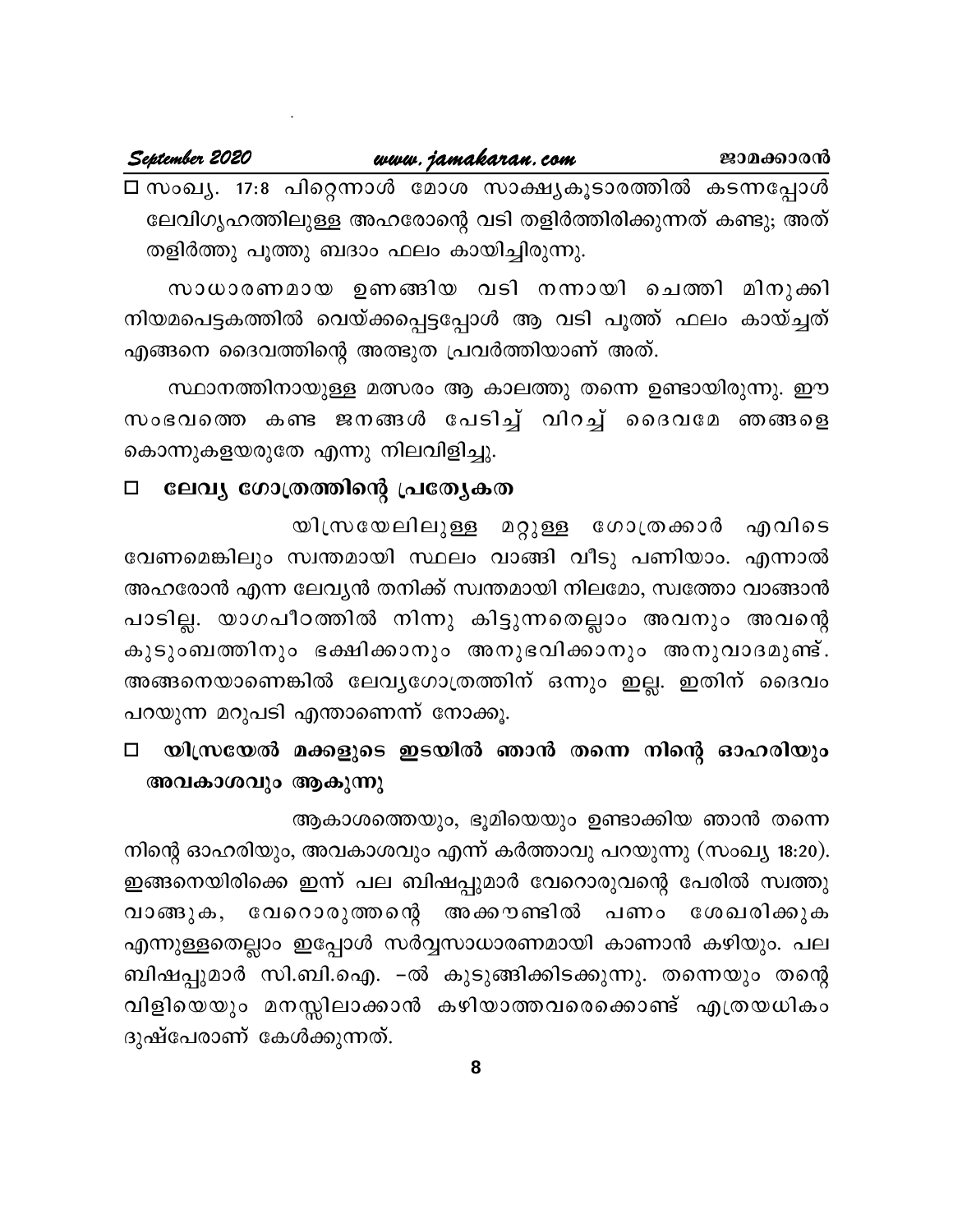12 ഗോത്രങ്ങളും അടങ്ങിയ എല്ലാ യിസ്രയേൽ ജനങ്ങളേയും വഴി നടത്തുന്ന ശുശ്രൂഷയാണ് ഇത്. ഈ കാലത്ത് അങ്ങനെയുള്ള **മഹത്വമായ** ശുശ്രൂഷയുണ്ടോ? പൊതുവെ സി.എസ്.ഐ., ലൂഥറൻ, മാർത്തോമാ, പെന്തക്കോസ്തു സഭകളിൽ ഇങ്ങനെയുള്ള മഹത്ത്വമായ ശുശ്രൂഷ കാണാൻ കഴിയുമോ?

#### TPM (CPM) WG  $\Box$

TPM (CPM) സഭകളുടെ MAIN CHURCH ചെന്നൈ TPM സെൻട്രൽ ചർച്ചിലുള്ള പ്രധാനപ്പെട്ട നാലു പാസ്റ്റർമാരിൽ ഒരാളുണ്ട്. അദ്ദേഹം മാത്രമാണ് മഹത്ത്വമായ ശുശ്രൂഷക്ക് യോഗൃൻ (അനൃഭാഷ പറയുന്നത് ശ്രദ്ധിക്കേണ്ട) അവരുടെ ഇടയിൽ ഒരു ചിട്ടയുണ്ട്. നേതൃത്വസ്ഥാനത്തിൽ ഉള്ള വൃക്തി പറഞ്ഞാൽ മറുത്തു പറയാതെ എല്ലാവരും അതനുസരിച്ചു നടക്കും.

#### $AOG$  (അസംബ്ലിസ് ഓഫ് ഗോഡ്) സഭ  $\Box$

അടുത്തതായി അനൃഭാഷ സംസാരിക്കുന്ന പെന്തക്കോസ് തു സഭകളിൽ ഏറ്റവും അധികം അംഗസംഖ്യയുള്ള  $AOG$  (അസംബ്ലിസ് ഓഫ് ഗോഡ്) സഭകളുടെ ഏഷ്യയുടെ ചെയർമാനായ പാസ്റ്റർ ഡി. മോഹൻ അവർകൾ നിർവ്വഹിച്ചുകൊണ്ടിരിക്കുന്ന ശുശ്രൂഷ ബൈബിളിൽ പറഞ്ഞിട്ടുള്ള മഹത്ത്വമായ ശുശ്രൂഷ അല്ല. ഇദ്ദേഹത്തിന് കീഴിലുള്ള ഒരു സഭയും ഇദ്ദേഹത്തിന്റെ കല്പന അനുസരിക്കുന്നില്ല. ഓരോ AOG സഭയും അതാതു



പാസ്റ്റർമാരുടെ നിയന്ത്രണത്തിൽ സ്വതന്ത്രമായാണ് പ്രവർത്തിക്കുന്നത്. ഒരു  $\boldsymbol{A}\boldsymbol{O}\boldsymbol{G}$ സഭയുടെ പാസ്റ്ററുടെമേൽ എന്തെങ്കിലും പരാതി വന്നാൽ AOG പാസ്റ്റർ ഡി. മോഹൻ അവർകളാൽ ശിക്ഷിയ്ക്കാനോ, നടപടി എടുക്കാനോ കഴിയില്ല.

മരണമടഞ്ഞ പാസ്റ്റർ *J.J.Y.* അരുൾ പോലുള്ള പല പാസ്റ്റർമാർ പാസ്റ്റർ ഡി. മോഹനെക്കുറിച്ചും അദ്ദേഹം ചെയ്ത തെറ്റുകളെക്കുറിച്ചും വാൾപോസ്റ്റർ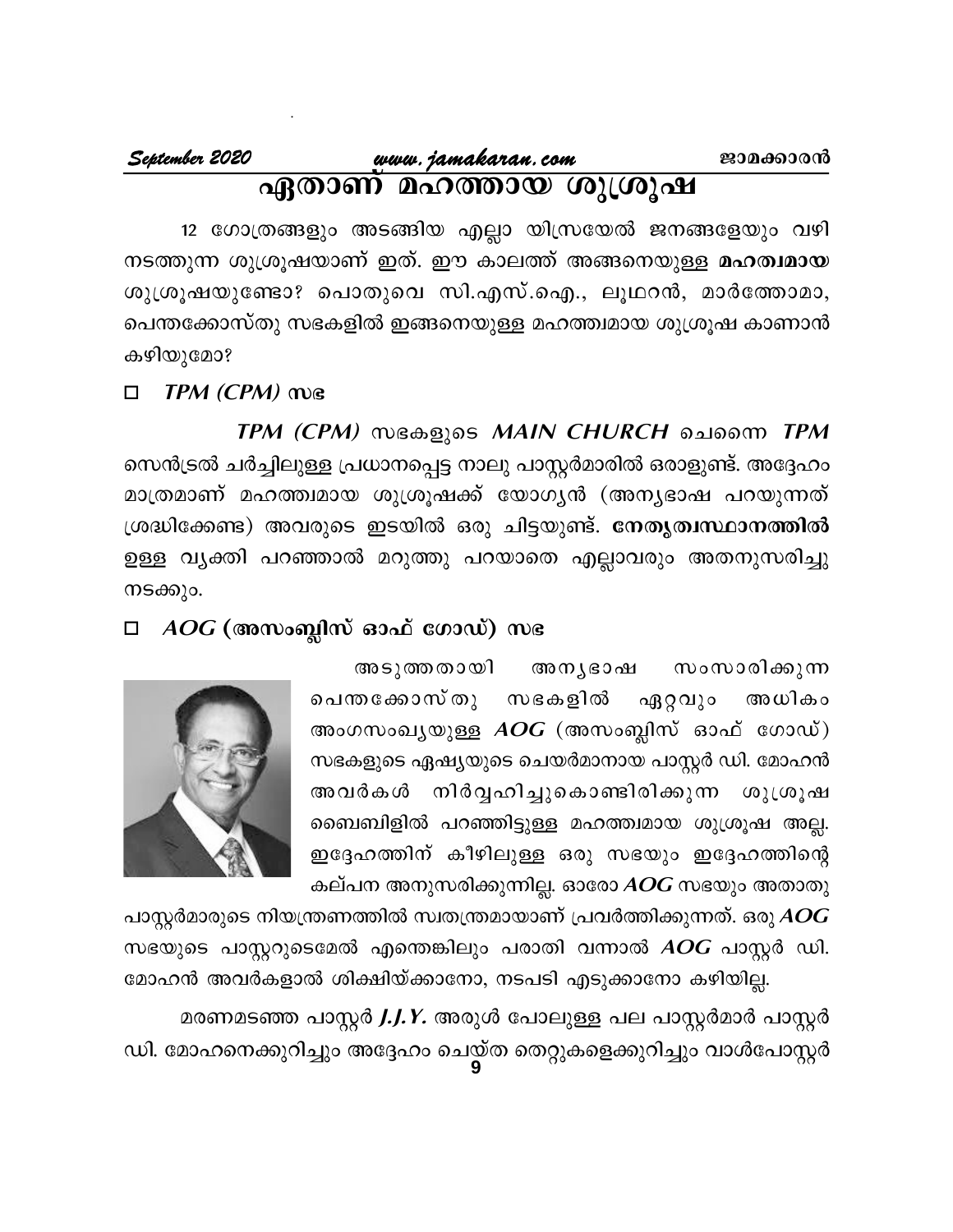അടിച്ച് പാസ്റ്റർ മോഹനെ അപമാനപ്പെടുത്തി. എന്നാൽ ഏഷ്യൻ  $(\boldsymbol{A}\boldsymbol{O}\boldsymbol{G})$ ചെയർമാനായ മോഹൻ അവർകളാൽ ഒന്നും ചെയ്യാൻ കഴിഞ്ഞില്ല. *AOG* സഭകൾ വളരെ ഏറെ അംഗസംഖ്യയുള്ള സഭകളാണെങ്കിലും അദ്ദേഹം ദൈവത്തിന്റെ മഹത്ത്വമായ ശുശ്രൂഷക്ക് തിരഞ്ഞെടുക്കപ്പെട്ടവനല്ല.

#### $IPC$  me  $\Box$

 $\overline{AOG}$  സഭക്കുശേഷം അധിക അംഗസംഖ്യയുള്ള സഭ IPC യാണ് അന്യഭാഷ സംസാരിക്കുന്ന സഭയാണ്. IPC സഭയുടെ സെൻട്രൽ ചർച്ച് കേരള സംസ്ഥാനത്തിലുള്ള കുമ്പനാട് ആണ് സ്ഥിതി ചെയ്യുന്നത്. ഈ സഭയിലും അടി, വെട്ട്, കുത്ത് എന്ന വിധത്തിൽ ബഹളം നടക്കുന്നു. ഇവരും ഒരു നേതൃത്വ സ്ഥാനത്തിരിക്കുന്നവർക്കും അടങ്ങാത്തവരാണ്. അതുകൊണ്ട് ഇവരും ദൈവം പറയുന്ന മഹത്വമായ ശുശ്രൂഷക്ക് തിരഞ്ഞെടുക്കപ്പെട്ടവരല്ല.

#### മെതഡിസ്റ്റ് സഭ  $\Box$

ഇവർ നേതൃത്വ സ്ഥാനത്തിലുള്ള പ്രസിഡന്റ് എന്ന പേര് നീക്കി ബിഷപ്പ് എന്ന് മാറ്റി. നിയമപ്രകാരം അഞ്ച് വർഷത്തിലൊരിക്കൽ ഒരു ബിഷപ്പ് തിരഞ്ഞെടുക്കപ്പെടണം. മെതഡിസ്റ്റ് സഭകൾ അതാതു പാസ്റ്ററുടെ കീഴിൽ സ്വതന്ത്രമായി പ്രവർത്തിക്കുന്നവയാണ്. ഒരേ നേതൃത്വത്തിൻ കീഴിൽ പ്രവർത്തിക്കാത്തതുകൊണ്ട് ഇവരും ദൈവം പറയുന്ന ചിട്ടയോടെ മഹത്ത്വമായ ശുശ്രൂഷക്ക് തിരഞ്ഞെടുക്കപ്പെട്ടവരല്ല.

#### ലൂഥറൻ സഭ  $\Box$

ഈ സഭയിലുള്ള അച്ചൻമാർ ബിഷപ്പിനെ അനുസരിക്കുന്നില്ല. ലൂഥറൻ സഭ പല കഷണങ്ങളായി കീറി  $ALC$  എന്നും  $TELC$  എന്നും വേർപിരിഞ്ഞു കിടക്കുന്നു. ഇതും ദൈവം പറയുന്ന മഹത്ത്വമായ ശുശ്രൂഷക്ക് തിരഞ്ഞെടുക്കപ്പെട്ടവരല്ല.

#### CSI & CNI me  $\Box$

അവസാനമായി കാണുന്നത് ഈ രണ്ട് വലിയ സഭകളാണ്. ഇവ ബൈബിൾ പറയുന്ന ദൈവത്താൽ തിരഞ്ഞെടുക്കപ്പെട്ട സഭകളാണ്.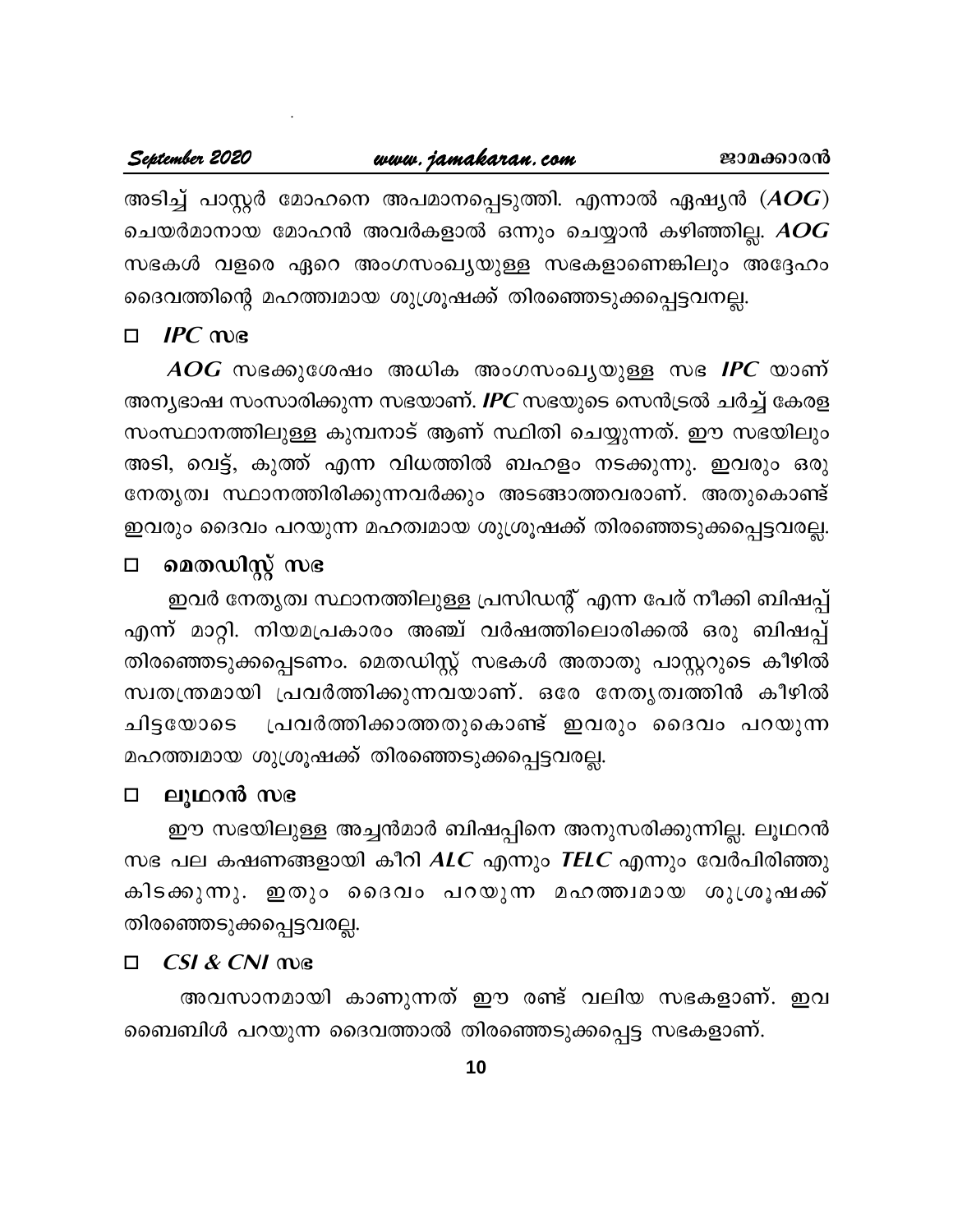# www.jamakaran.com

#### September 2020

കാരണം ഓരോ ഡയോസിസിലും ഉള്ള ബിഷപ്പുമാർക്കും അളവിലധികമായി അധികാരങ്ങളും, ശക്തിയും ഉണ്ട്. ഇവർ വിചാരിച്ചാൽ ആരെ വേണമെങ്കിലും സഭയിൽ നിന്നും നീക്കം ചെയ്യാൻ കഴിയും. തന്റെ ഇഷ്ടപ്രകാരം *CSI* യുടെ നിയമങ്ങളെ മാറ്റാൻ കഴിയും. ആർക്കും ചോദ്യം ചെയ്യാൻ കഴിയില്ല. സൗദിയിൽ നിന്നും ഇന്ത്യയിലേക്ക് വന്നവർ രണ്ട് ആഴ്ചക്കുള്ളിൽ വിവാഹം ചെയ്യണമെങ്കിൽ <mark>ബിഷപ്പിന്റെ</mark> ദയവ് വേണം. ജാമക്കാരനിൽ പല ബിഷപ്പുമാരുടെ അഴിമതികളെക്കുറിച്ചും, അവരുടെ തെറ്റായ ആധുനിക ഉപദേശങ്ങളെക്കുറിച്ചും വൃക്തമായി എഴുതിയാലും ആരും ബിഷപ്പിനെ എതിർത്ത് ചോദ്യം ചോദിക്കുന്നില്ലല്ലോ! കാരണം പല വിഷയങ്ങളിൽ ബിഷപ്പുമാരുടെ ദയവ് <mark>ഇവർക്കാവശ്യമുണ്ട്</mark>. പ്രത്യേകിച്ച്  $CMC$  (വെല്ലൂർ) ആശുപത്രിയിൽ  $MBBS$  പഠിക്കാൻ  $CSI$  സഭ ക്രിസ്ത്യാനിക്കൾക്ക് സ്പോൺസർഷിപ്പ് ഓഫറുണ്ട്. ഇതുപോലെ തന്നെ എഞ്ചിനീയറിംഗ് കോളേജിലും ഉണ്ട്. ഇങ്ങനെ പല പഠിപ്പിന് ബിഷപ്പിന്റെ ദയവ് വളരെ ആവശ്യമാണ്.

യിസ്രായേലിൽ പന്ത്രണ്ട് ഗോത്രങ്ങളും ലേവൃരുടെ ചട്ടങ്ങൾക്ക് കീഴടങ്ങിയിരിക്കണം. അതുപോലെ തന്നെ സൗത്ത് ഇന്തൃയിലുള്ള ഇരുപത്തിനാല് ഡയോസിസുകൾക്കും 24 ബിഷപ്പുമാരുണ്ട്. ഇവർ ഹ്രസ്വകാല രാജാക്കൻമാരെപ്പോലെ സർവ്വ അധികാരവും പ്രാപിച്ചവരാണ്. അതുകൊണ്ട് ഇവരുടെ സ്ഥാനമാണ് മഹത്ത്വമായ ശുശ്രൂഷ.

അഹരോന് ദൈവമാണ് മഹത്ത്വമായ ശുശ്രൂഷ നല്കിയത്. എന്നാൽ ബിഷപ്പുമാരിൽ ഭൂരിപക്ഷം പേരെയും പണമാണ് നിർണ്ണയിക്കുന്നത്. അതുകൊണ്ട് ഈ ബിഷപ്പുസ്ഥാനം ദൈവം തന്നതല്ല. ദൈവത്താൽ അനുവദിക്കപ്പെട്ടവർ എന്നു പറയാം. അതുകൊണ്ട് പല ബിഷപ്പുമാർ തന്റെ അധികാരത്തെ അന്യായത്തിനും പഴിവാങ്ങുന്നതിനും ദുരുപയോഗം ചെയ്തു വരുന്നു.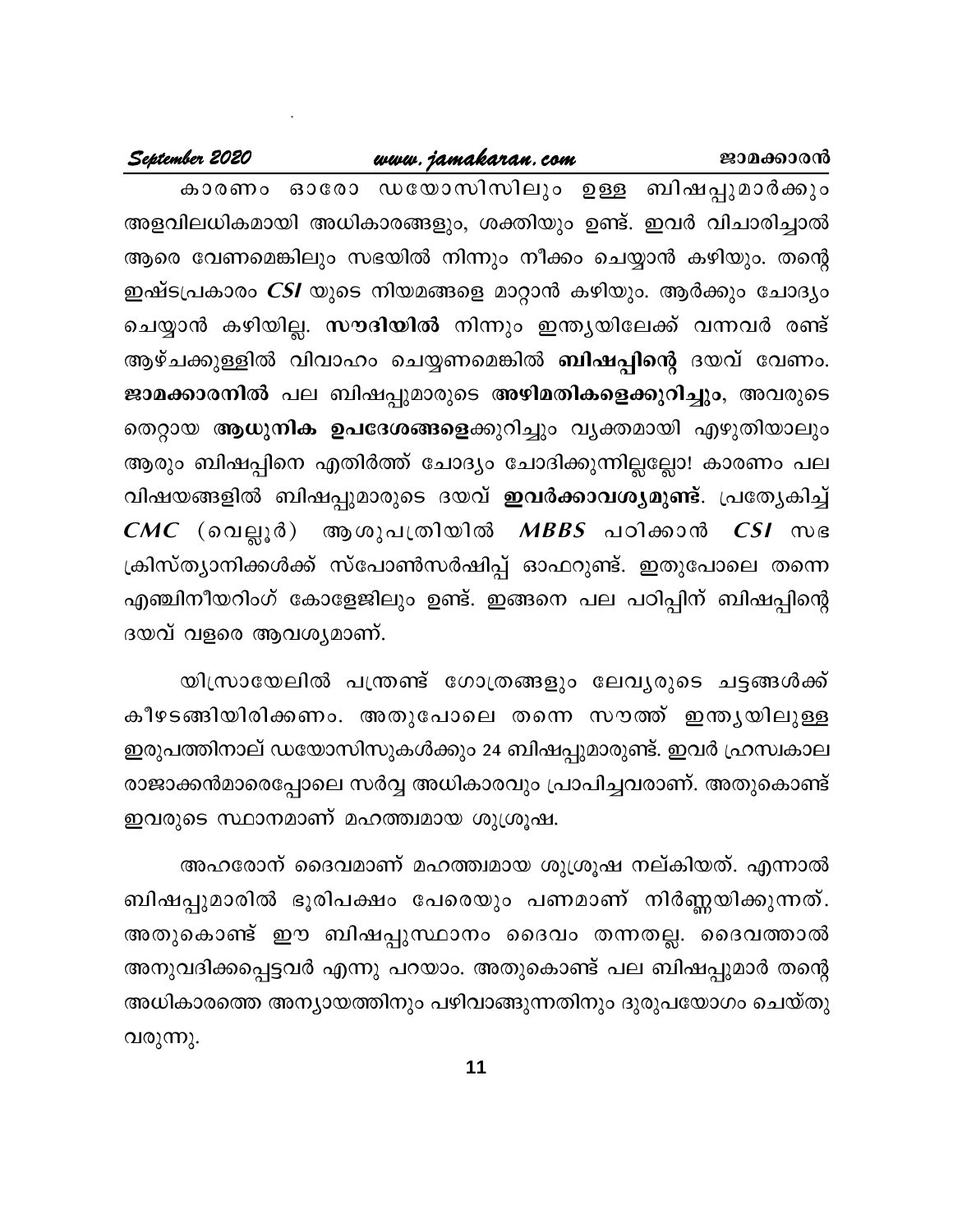#### September 2020 www.jamakaran.com ജാമക്കാരൻ പഴയനിയമ കാലത്ത് യോഗൃതയില്ലാതെ ആലയത്തിൽ ജോലി ചെയ്താൽ ആ നിമിഷത്തിൽ തന്നെ ദൈവകോപം ഇറങ്ങും. ഉസിയാ

രാജാവിന് നെറ്റയിൽ കുഷ്ഠം ഉണ്ടായി. അതിനുശേഷം കൊട്ടാരത്തിൽ താമസിക്കാൻ കഴിയാതെ പാളയത്തിന് പുറത്ത് ഭിക്ഷക്കാരനെപ്പോലെ തള്ളി കളയുന്ന അവസ്ഥയുണ്ടായി.

എന്നാൽ പുതിയനിയമ സഭ തുടങ്ങിയതിനുശേഷം യോഗൃത ഇല്ലാതെ ബിഷപ്പിന്റെ ശുശ്രൂഷ ചെയ്താൽ ഒരു ശിക്ഷയും ദൈവം അവർക്ക് നല്കുന്നില്ല. കാരണം ഇത് കൃപയുടെ കാലം. ശിക്ഷ വരാത്തതുകൊണ്ട് അത് അനുകൂലമാക്കിക്കൊണ്ട് പാപ പ്രവൃത്തിയിൽ തുടരുന്നു.

കേരളത്തിൽ **മാർത്തോമ** എന്ന സഭയുണ്ട്. ആ സഭയുടെ ബിഷപ്പുമാർ ചിലർക്ക് എതിരായി അനവധി സ്വവർഗരതി പരാതികളും സ്ത്രീകളെക്കുറിച്ച് സെക്സ് പരാതികളും ഉണ്ട്. അതിൽ പ്രത്യേകിച്ച് ബിഷപ്പ് ഐറേനിയസ് തിരുമേനി എന്ന് ആദൃകാല പേരിൽ വിളിക്കപ്പെട്ടിരുന്ന അദ്ദേഹത്തിന്റെ മേലാണ് അധിക അളവിൽ സ്ത്രീകളോട് സെക്സ് വച്ചതിന്റെ പേരിൽ പരാതികൾ ഉണ്ടായത്. ഇതിനെക്കുറിച്ച് മാർത്തോമ ജനറൽ ബോഡി യോഗത്തിൽ ചോദ്യങ്ങൾ ഉയർന്നിരുന്നു. കോഴഞ്ചേരി വലിയ സഭയിലുള്ള യൂത്ത് കമ്മറ്റി പുറത്ത് വിട്ട ലഘുലേഖ മൂലമായി മാർത്തോമ സഭക്കാർ ഈ വിവരം അറിഞ്ഞു. വിചാരണ എന്ന പേരിൽ ബിഷപ്പുമാർ എല്ലാവരും ഒന്നിച്ചു കൂടി ഈ പരാതികൾക്കൊന്നും തെളിവില്ല എന്നു പറഞ്ഞ് അതിനെ തള്ളിക്കളഞ്ഞു.

അതോടും നിർത്താതെ ആ പ്രത്യേക ബിഷപ്പവർകൾക്ക് മാർത്തോമാ സഭയുടെ ഏറ്റവും ഉയർന്ന സ്ഥാനമായ മെത്രാപ്പോലീത്താ എന്ന പേർ നല്കി സ്ഥാനക്കയറ്റം കൊടുത്തു. ഇദ്ദേഹത്തിന്റെ കീഴിലാണ് എല്ലാ മാർത്തോമാ സഭകളും അച്ചൻമാരും പ്രവർത്തിച്ചു കൊണ്ടിരിക്കുന്നത്.

ഇപ്പോൾ മാർത്തോമാ ആരാധനക്രമ പ്രകാരം ആലയ ആരാധനാ ചടങ്ങിൽ തന്റെ കൈകൊണ്ട് ധൂപം<sub>12</sub>ഏന്തി **ആൾട്ടറിൽ** ആരാധന നടത്തി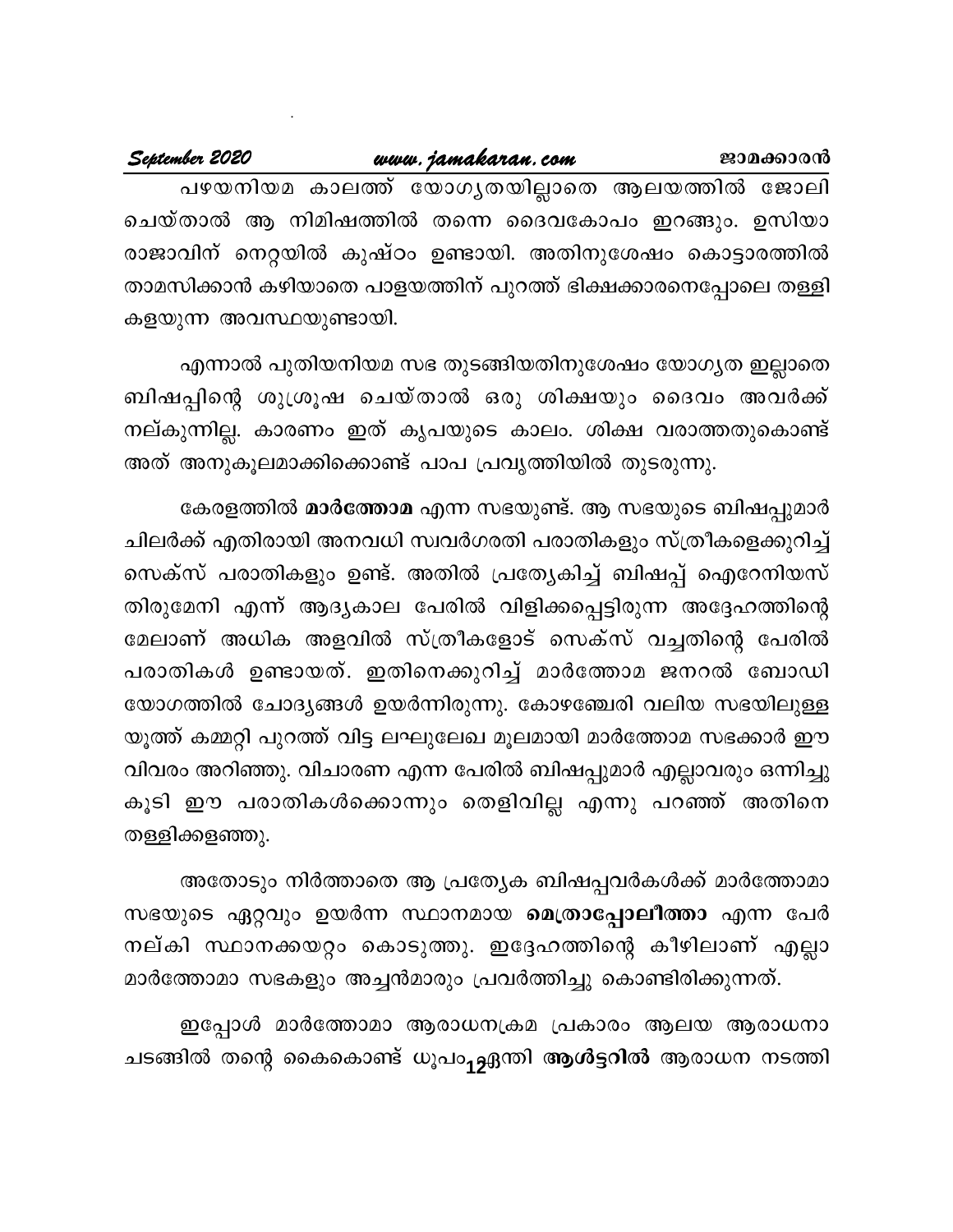www.jamakaran.com

വരുന്നു. ദൈവത്തിന്റെ ശിക്ഷ അദ്ദേഹത്തിന്റെ മേൽ വന്നില്ലല്ലോ! കാരണം ഇതു കൃപയിൻ കാലം.

അതുകൊണ്ട് അഹരോന്റെ മഹത്ത്വമായ ശുശ്രൂഷാ ഉത്തരവാദിത്വം ഇങ്ങനെയുള്ള ബിഷപ്പുമാരുടെ കൈയ്യിൽ ദൈവം കൊടുത്ത് അനുവദിച്ചിരിക്കുന്നു.

# താൻ പെറ്റമക്കളുടെ പാപജീവിതം കാരണം സാക്ഷ്യം നഷ്ട്പ്പെട്ടു പോയ ബിഷപ്പുമാർ

സ്വന്തമക്കൾക്കുവേണ്ടി ഡയോസിസിന്റെ പണം സഭാജനങ്ങൾ എടുത്ത് ചെലവഴിക്കപ്പെടുന്നു. ഇതിന് അറിയാതെ അതാതു ഡയോസിസിലുള്ള സെക്രട്ടറിമാരും ഭാരവാഹികളും അനുകൂല മായിരിക്കുന്നതുകൊണ്ട് ബിഷപ്പുമാർ സെക്രട്ടറിമാരെ അനുസരിച്ചു നടക്കുന്നു. അവർ കാണിക്കുന്ന സ്ഥലത്ത് ചോദ്യം ചെയ്യാതെ ഒപ്പ് വെച്ച് അടിമകളെപ്പോലെ ഇരിക്കുന്നു.

# തിരുച്ചി - തഞ്ചാവൂർ  $CSI$  ഡയോസിസ്

ബിഷപ്പ് ശ്രീനിവാസകം അവർകളുടെ മകൻ ഒരു സുന്ദരിയായ പെൺകുട്ടിയെ പ്രേമിച്ച് വിവാഹം കഴിച്ചു. ആ പെൺകുട്ടി വളരെ അറിവുള്ളവളായിരുന്നു. ബിഷപ്പ് എവിടെ പോയാലും കൂടെ കൊണ്ടു പോകുമായിരുന്നു. രാവിലത്തെ ഭക്ഷണം കഴിക്കുമ്പോൾ ഡയോസിസിനു വന്ന കത്തുകളെ



പൊട്ടിച്ച് അതിലുള്ള വിവരങ്ങളെക്കുറിച്ച് പറയുമായിരുന്നു. എന്താണ് മറുപടി എഴുതേണ്ടത് എന്ന വിഷയത്തെയും ആ പെൺകുട്ടിയോട് ബിഷപ്പ് പറയും. ബിഷപ്പിന്റെ പി.എ. –യെ പോലെ ഡയോസിസിനെ **നിയന്ത്രിച്ചും** വന്നു. പെട്ടെന്ന് മകന് ജോലി കിട്ടി അമേരിക്കയിലേക്ക് പോയി. അവിടെ ഒരു (നീഗ്രോ) കറുത്ത വർഗ്ഗത്തിൽ പെട്ട പെണ്ണിനെ വിവാഹം ചെയ്തു കുടുംബവും നടത്തി വന്നു. താൻ വീണ്ടും ഇന്തൃയിലേക്ക് വന്ന്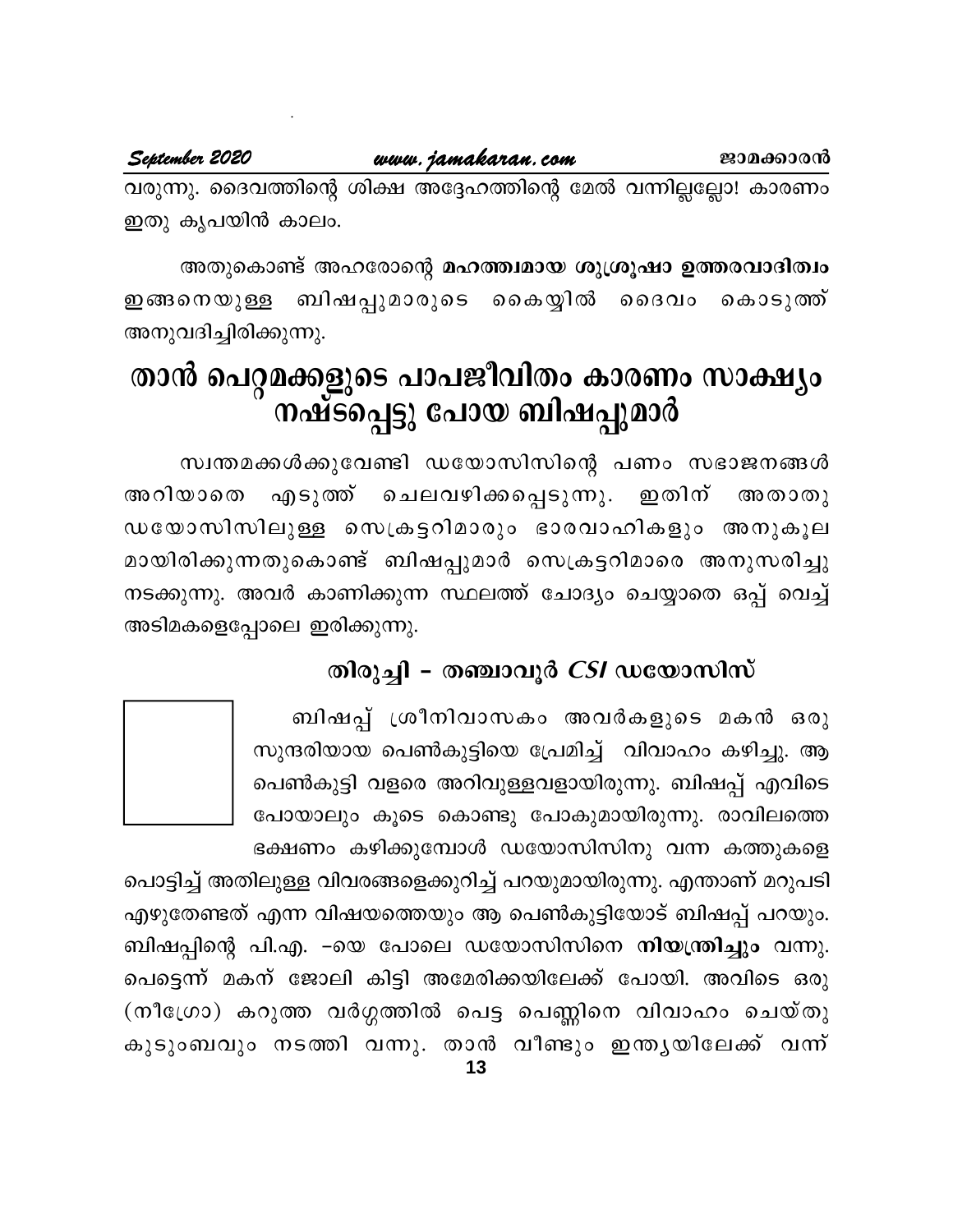#### www.jamakaran.com

#### September 2020

മാതാപിതാക്കളെ കാണണമെങ്കിൽ ആ ആദ്യഭാര്യയെ വീട്ടിൽ നിന്നും പുറത്താക്കണം എന്നു മകൻ പറഞ്ഞു. മകന്റെ മേലുള്ള സ്നേഹം കൊണ്ട് ബിഷപ്പ് തന്റെ മരുമക്കൾക്ക് പണം കൊടുത്ത് അവളെ അമ്മ വീട്ടിലേക്ക് പറഞ്ഞു വിട്ടു. എന്നാൽ അവൾ തന്റെ വീട്ടിലേക്ക് പോകാതെ ബിഷപ്പിന്റെ വീടിനു മുമ്പിൽ നിരാഹാരം കിടന്നു. ഒന്നും നടന്നില്ല. എന്നാൽ ആ പെണ്ണ് ഡോക്ടറായ എന്നോട് വിവരം അറിയിച്ചതുകൊണ്ട് ഞാൻ തന്നെ നേരിട്ട് തിരുച്ചിക്ക് ചെന്ന് പ്രശ്നത്തിൽ തലയിട്ടു നോക്കി. ഈ കാരണത്താൽ ബിഷപ്പെന്നെ വെറുത്തു. ഇപ്പോൾ ആ പെൺകുട്ടി ട്രാവൽ ഏജന്റ് ഓഫീസിൽ ജോലി ചെയ്തു വരുന്നു. ഇദ്ദേഹം മകനാൽ സാക്ഷ്യം നഷ്ടപ്പെട്ട ബിഷപ്പായി മാറി.

# കോയമ്പത്തൂർ *CSI* ഡയോസിസ് ബിഷപ്പ് ദുരൈ

ബിഷപ്പ് ദുരൈ അവർകളുടെ ഏകമകൾ ഉയർന്ന വിദ്യാഭ്യാസം നേടിയവളാണ്. കുനൂർ (ഊട്ടി)  $CSI$  സഭയിലുള്ള ഓട്ടോ ഡ്രൈവറും, ന്ത്രോക്കറുമായ ഒരുത്തനെ പ്രേമിച്ച് രജിസ്റ്റർ വിവാഹം ചെയ്ത് 6 മാസം രഹസ്യമായ ഒരിടത്ത് കുടുംബം നടത്തി വന്നു. അപ്പോഴാണ് ബിഷപ്പ് ദുരൈക്ക് ബിഷപ്പായി സ്ഥാനക്കയറ്റം ലഭിച്ചത്. എങ്ങനെയോ മകളെ കണ്ടുപിടിച്ച് ഉയർന്ന



Rt. Rev. DURAI

വിദ്യാഭ്യാസത്തിനായി ഓസ്ട്രേലിയായിലേക്ക് പറഞ്ഞയച്ചു. എന്നാൽ അവൾ അവിടെ വിദ്യാഭ്യാസം തുടരാതെ ഇന്ത്യയിലേക്ക് മടങ്ങി വന്നു. ഉടൻ തന്നെ ബിഷപ്പ് തന്റെ അന്തസ്സിന് ഭംഗം വരാതിരിക്കാൻ വേണ്ടി വേറൊരുത്തനെ കണ്ടുപിടിച്ച് വേഗത്തിൽ കള്ളത്തരമായി വിവാഹം ചെയ്തു വച്ചു. ആ വിവാഹം സേലം അസ്തംപെട്ടി *CSI* പള്ളിയിൽ വച്ച് പോലീസിന്റെ അകമ്പടിയോടെയായിരുന്നു നടത്തിയത്. CSI യുടെ നിയമപ്രകാരം മൂന്നു ആഴ്ച ജനങ്ങളെ അറിയിച്ചശേഷം നടത്തേണ്ടിയിരുന്ന വിവാഹത്തെ CSI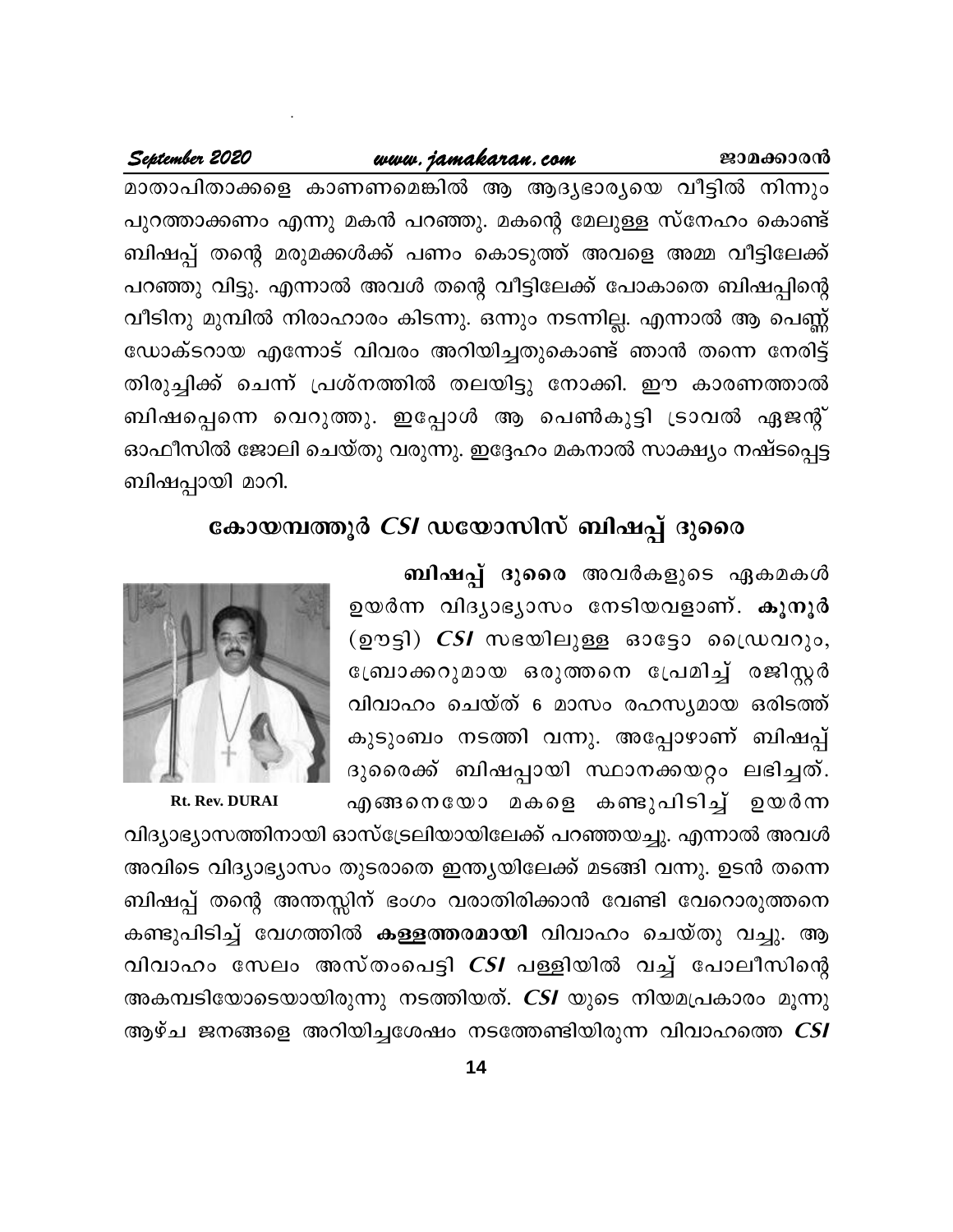www.jamakaran.com September 2020 ജാമക്കാരൻ നിയമങ്ങളെ വലിച്ചെറിഞ്ഞ് 15 മിനിറ്റിനുള്ളിൽ താലികെട്ടി വിവാഹ ചടങ്ങുകൾ നടത്തി കൂട്ടിക്കൊണ്ടു പോയി.

മകളുടെ മേലുള്ള സ്നേഹം, ബിഷപ്പിന്റെ അന്തസ്സിനുവേണ്ടി, <mark>ബിഷപ്പ് സാക്ഷ്യം നഷ്ടപ്പെടുത്തി</mark>. അതിനുശേഷം പോളിടെക്നിക്കിന്റെ പല കോടി പണത്തെ തന്റെ ബാങ്ക് അക്കൗണ്ടിൽ ചേർത്തത് ജാമക്കാരൻ മാസികയിൽ പുറത്തു വിട്ടിരുന്നു. പോലീസ് അദ്ദേഹത്തെ പിടിച്ച് ജയിലിൽ അടച്ചു. *CSI* സഭയുടെ ചരിത്രത്തിൽ ഈ ബിഷപ്പിനെയാണ് സി<mark>നഡ്</mark> ആദൃമായി ഡിസ്മിസ് ചെയ്തു ബിഷപ്പ് സ്ഥാനത്തു നിന്നും പുറത്താക്കിയത്. ഇപ്പോൾ ഇദ്ദേഹത്തിന്റെ ജീവിതം വളരെ പരിതാപകരമാണ്. മഹത്ത്വമായ ശുശ്രൂഷയെ ഉദാസീനതയോടെ ചെയ്തതുകൊണ്ട് സാക്ഷ്യം നഷ്ടപ്പെട്ടു. പട്ടക്കാരന്റെ ശുശ്രൂഷ കൂടെ ചെയ്യാൻ കഴിയാതെ ഒറ്റപ്പെടുത്തപ്പെട്ടു.

## തുത്തുക്കുടി – നാസറേത്ത്  $CSI$  ഡയോസിസ്

തൂത്തുക്കുടി *CSI* ബിഷപ്പ് അവർകൾ മിലിട്ടറി ലൈൻ  $CSI$   $\infty$   $s$ അച്ചനായിരിക്കുമ്പോൾ വളരെ നല്ലവനായിരുന്നു. എന്നെ വിളിച്ച് 4 ദിവസങ്ങൾ യോഗം നടത്തിയിരുന്നു. എന്റെ പ്രസംഗം കേട്ട് ഇതുപോലുള്ള ബൈബിൾ പഠനം ഇതുവരെ ഞാൻ കേട്ടിട്ടില്ല, ഈ പ്രസംഗം നമ്മുടെ എല്ലാ ഡയോസിസ് സഭക്കും വളരെ അധികം ആവശൃമാണെന്ന് ആകാശത്തോളം എന്നെ പുകഴ്ത്തി.

ബിഷപ്പ് സ്ഥാനത്തേക്ക് വന്ന ഉടനെ ഇദ്ദേഹത്തിന്റെ സ്വഭാവം ആകെ മാറി. തന്റെ മകന്റെ ജീവിതത്തിൽ നാടാരല്ലാത്ത വേറൊരു ജാതിയിലുള്ള പെണ്ണിനെ



Rt., Rev. Deva sagayam

വിവാഹം കഴിച്ച് കുട്ടികൾ ഉണ്ടായതിന്റെ ചില മാസങ്ങൾക്കുശേഷം മകന്റെ രണ്ടാമത്തെ ഭാര്യയുടെ കുടുംബക്കാർ്ട്ലബിഷപ്പിനെ ബ്ലാക്ക് മെയിൽ ചെയ്യാൻ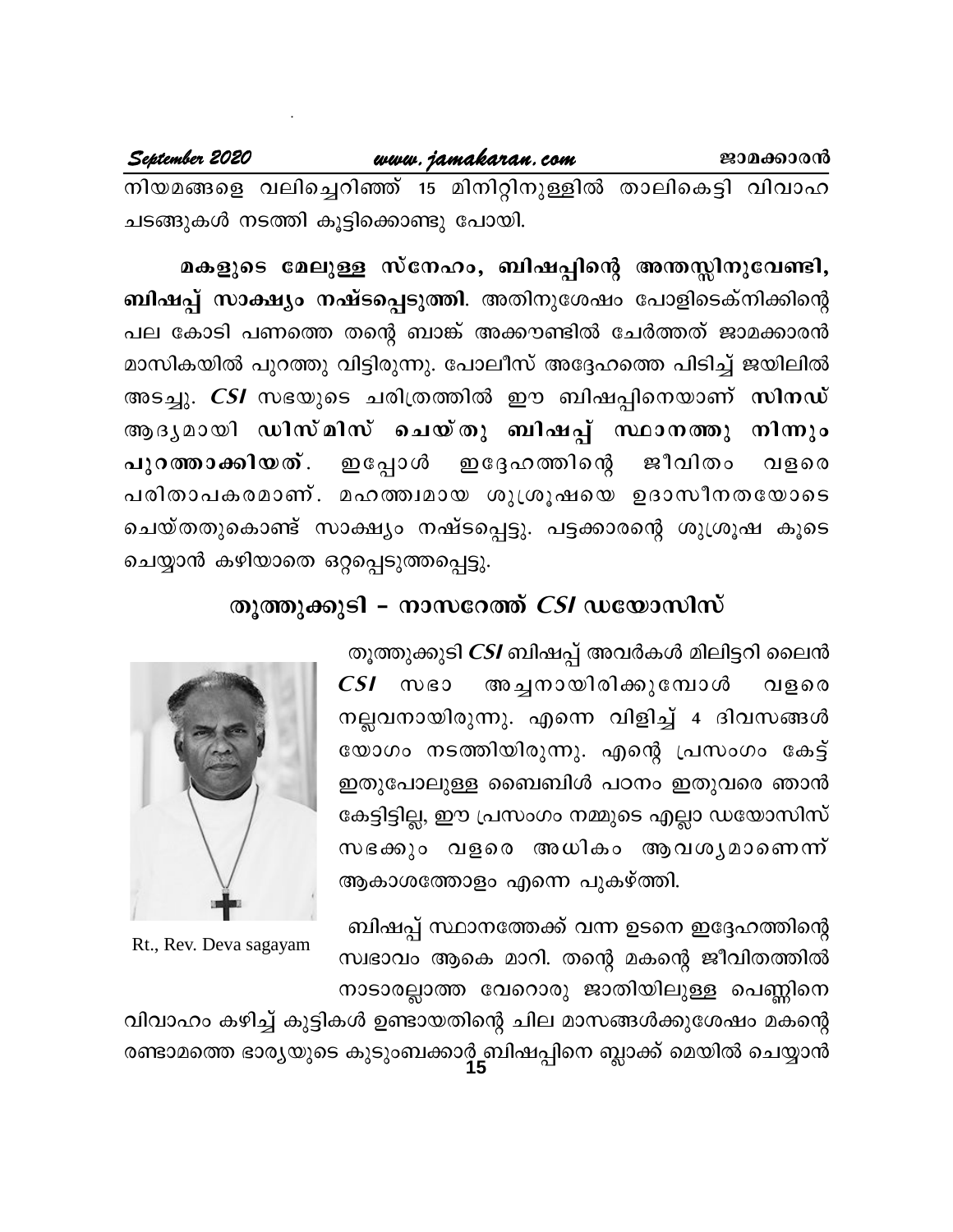#### www.jamakaran.com

#### September 2020

തുടങ്ങി ഓരോ പ്രാവശ്യവും 40 ലക്ഷം, 50 ലക്ഷം എന്നു ചോദിച്ചു വാങ്ങി. ഡയോസിസ് ഭാരവാഹികൾ മധൃസ്ഥത ചെയ്തിട്ടും അവരുടെ ഭീഷണി തീർന്ന മട്ടില്ല. ഇനി ഡയോസിസ് മൂലമായി പണം കൊടുക്കാൻ കഴിയില്ല എന്നും, ഡയോസിസിൽ പണം ഇല്ല എന്നും സെക്രട്ടറി കൈമലർത്തി. ഇപ്പോൾ ബിഷപ്പിന്റെ നോട്ടം നാസറേത്ത് വലിയ സഭയിലുള്ള ചില കോടി പണത്തിന്മേൽ ആയി. എന്നാൽ നിർവ്വാഹക കമ്മറ്റി, ഈ പണം നാസറേത്തിൽ ദന്താശുപത്രിക്കും, പോളിടെക്നിക് പണിയാനായും ജനങ്ങൾ അല്പാല്പമായി ശേഖരിച്ചതാണ്. ഇതിൽ നിന്നും ഒരു പൈസപോലും എടുക്കാൻ പറ്റില്ല എന്നു പറഞ്ഞു. ഉടൻ തന്നെ പണം എടുക്കാൻ തടസമായിരുന്ന ഓഫീസിലെ അക്കൗണ്ടന്റ് അഗസ്റ്റിൻ എന്നയാളെ ബിഷപ്പ് അവർകൾ ഒരു കാരണവും ഇല്ലാതെ ഡിസ്മിസ് ഓർഡർ കൈയ്യിൽ കൊടുത്ത് അദ്ദേഹത്തെ ഓഫീസിൽ നിന്നും പുറത്താക്കി. എത്ര യാചിച്ചിട്ടും ബിഷപ്പിന്റെ മനസ്സലിഞ്ഞില്ല.

പിറ്റേദിവസം രാവിലെ പതിവിനു വിപരീതമായി പള്ളിമണി അടിക്കാൻ തുടങ്ങി. ആരാധനയില്ലാത്ത സമയം എന്തിനാണ് ഈ പള്ളിമണി

> അടിച്ചതെന്ന് നാട്ടുകാരെല്ലാം പള്ളിക്ക് മുമ്പിൽ ഓടിക്കൂടി. ചരിത്ര പ്രസിദ്ധമായ ആ പള്ളിഗോപുരം പള്ളിഗോപുരങ്ങളെക്കാൾ മറ്റുള്ള  $90000$ കൂടിയതാണ്. ഗോപുരത്തിന്റെ ഏറ്റവും മുകളിൽ ഡിസ്മിസ് ചെയ്യപ്പെട്ട അഗസ്റ്റിൻ അദ്ദേഹത്തിന്റെ ഭാര്യയും രണ്ടു മക്കളും നിന്നുകൊണ്ട് എന്റെ ഡിസ്മിസ് ഓർഡർ പിൻവലിച്ചില്ലെങ്കിൽ ഞങ്ങൾ 4പേരും ഇവിടെ നിന്നും ചാടി ആത്മഹതൃ ചെയ്യുമെന്ന് അവർ പറഞ്ഞു.



പോലീസ് അവിടെ വന്ന വളരെ നേരം സമാധാനപ്പെടുത്തിയിട്ടും തങ്ങൾ എടുത്ത തീരുമാനത്തിൽ അവർ ഉറച്ചു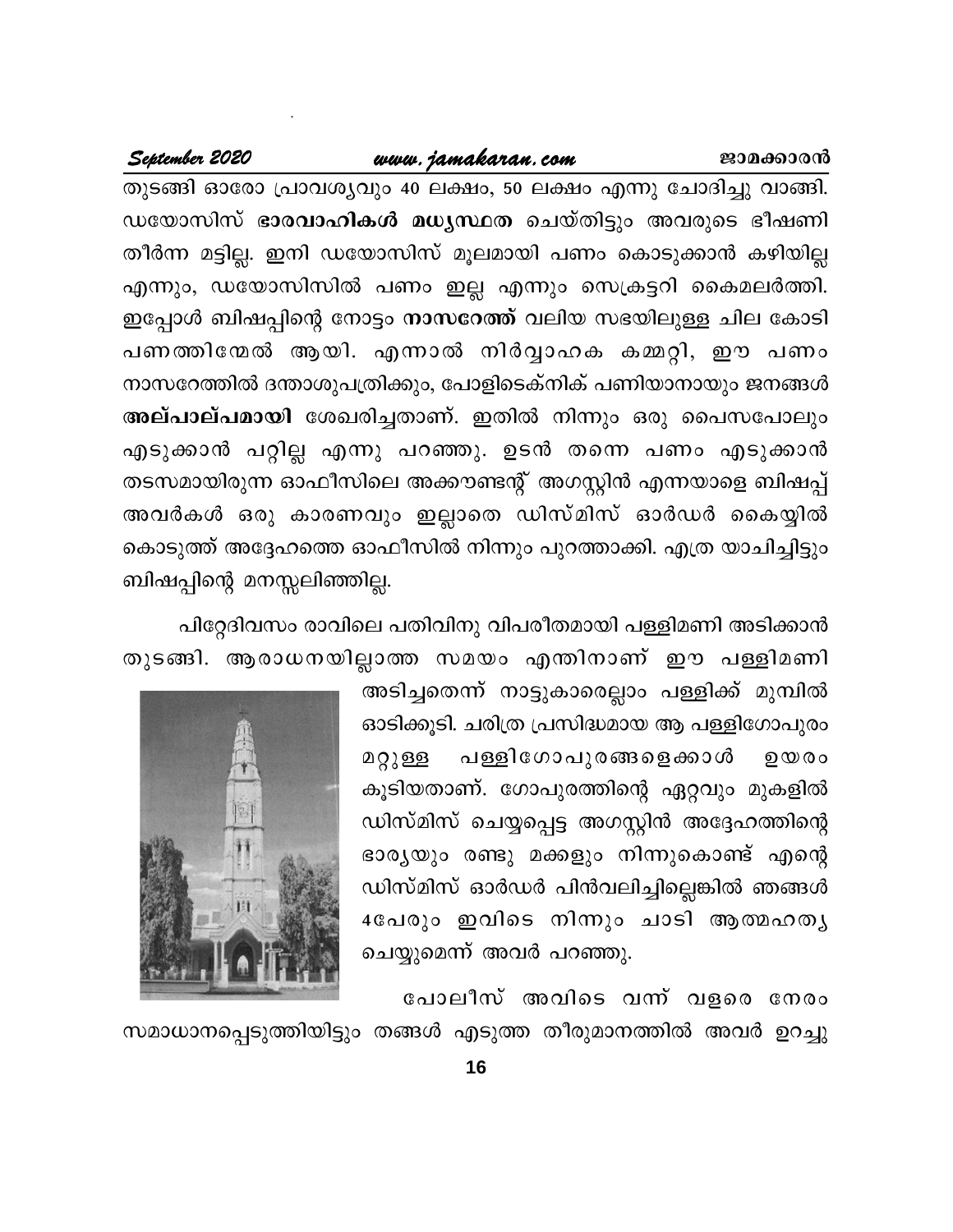www.jamakaran.com

September 2020



നിന്നു. ദിനപത്രക്കാർ, ടി.വി. റിപ്പോർട്ടേഴ്സ് തുടങ്ങിയ എല്ലാ മീഡിയകളും അവിടെ തടിച്ചു കൂടിയിരുന്നു. പോലീസ് ഉദ്യോഗസ്ഥൻ അവിടെയുള്ള സാഹചര്യത്തെ കുറിച്ച് ബിഷപ്പിനോട് എടുത്ത് പറഞ്ഞ് വിപരീതമായി മുമ്പ് എതെങ്കിലും നടക്കുന്നതിന് ഡിസ് മിസ് ഓർഡർ പിൻവലിച്ചുകൊണ്ടുള്ള ഓർഡർ അയച്ചു തരിക അങ്ങനെ ചെയ്യാത്ത പക്ഷം നിങ്ങൾ എല്ലാവരും ജയിലിൽ പോകേണ്ടി വരും എന്ന് ജാഗ്രത നിർദ്ദേശം നല്കി. ഉടൻ തന്നെ ഫാക്സ് മൂലം ഡിസ്മിസ് ഓഡർ പിൻവലിച്ചതായി കത്തയച്ചു. അവർ നാലുപേരും താഴെ ഇറങ്ങി പ്രശ്നം ലളിതമായി തീർത്തു. എന്നാൽ പിറ്റേദിവസം രാവിലെ എപ്പോഴും പോലെ അഗസ്റ്റിൻ അവർകൾ ഓഫീസിലേക്ക് വന്നപ്പോൾ ആ റൂമിന്റെ പൂട്ട് ഉടയ്ക്കപ്പെട്ട് റൂമിലുണ്ടായിരുന്ന കമ്പ്യൂട്ടറുകൾ, മെഡിക്കൽ കോളേജിന് വേണ്ടി ശേഖരിച്ചു വച്ച ബാങ്ക് അക്കൗണ്ട് ഡപ്പോസിറ്റു സംബന്ധമായ എല്ലാ രേഖകളും രാത്രി തന്നെ തൂത്തുക്കുടി ബിഷപ്പ് ഓഫീസിലേക്ക് എടുത്തു കൊണ്ടുപോയി എന്നു മനസ്സിലാക്കി. വിവരം അറിഞ്ഞ സഭാജനങ്ങൾ വളരെ അധികം ബഹളം ഉണ്ടാക്കി. എന്നാൽ ബിഷപ്പിന്റെ അധികാരത്തിനു മുമ്പിൽ നിസ്സഹായരായി നില്ക്കേണ്ടി വന്നു.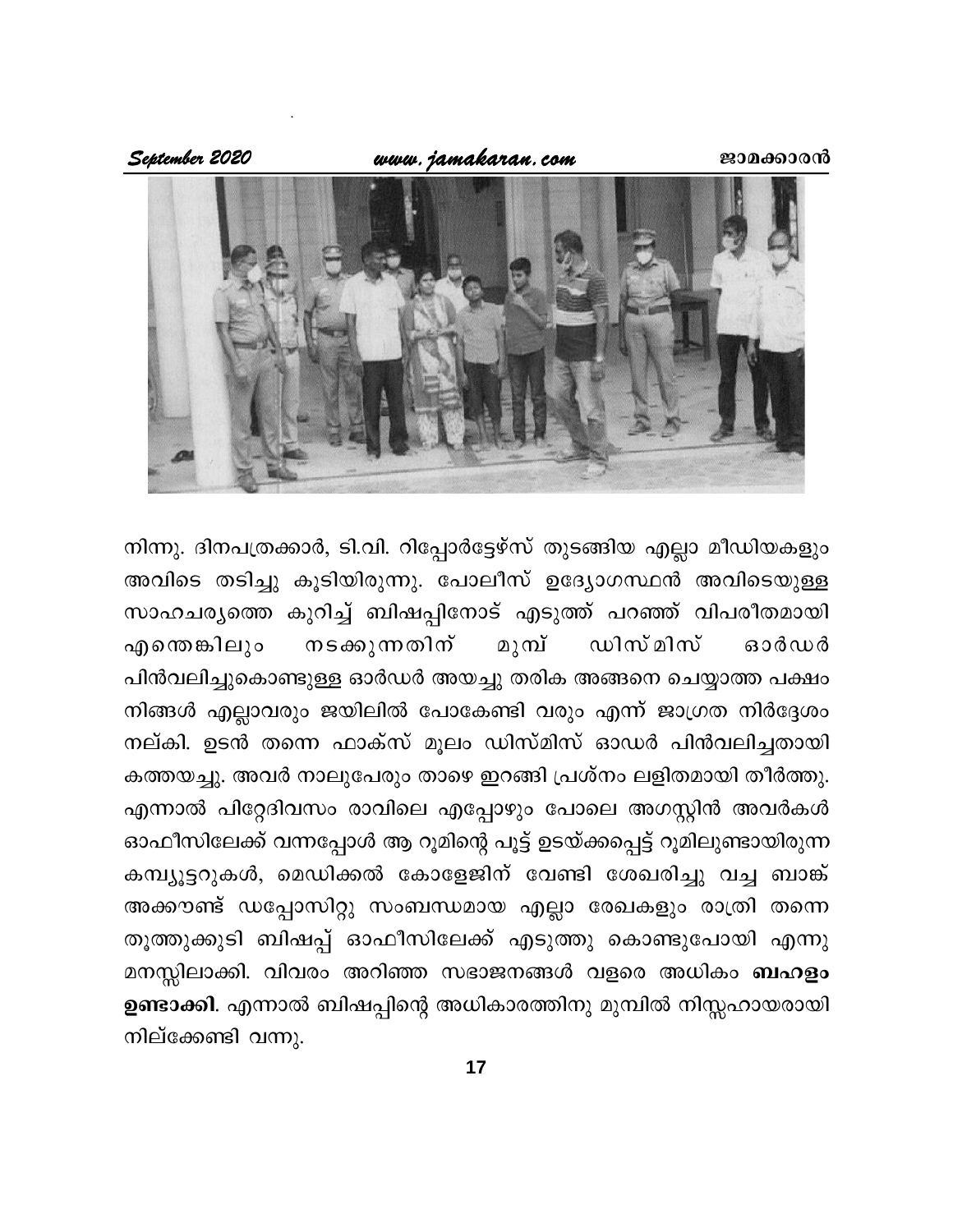#### www.jamakaran.com

#### September 2020

ബിഷപ്പിന്റെ മകൻ ചെയ്ത പാപത്തിന് വേണ്ടി മകന്റെ ഭാര്യയുടെ കുടുംബത്തിനായി ഡയോസിസിൽ നിന്നും പണം എടുത്തു കൊടുക്കേണ്ടി വന്നു. ബിഷപ്പ് അവർകളുടെ ഫോട്ടോ സഹിതം അദ്ദേഹം ചെയ്ത കാര്യത്തെക്കുറിച്ച് മോശമായി വളരെ ദിനപത്രങ്ങളിലും, ആഴ്ചപതിപ്പുകളിലും എഴുതി പുറത്തു വിട്ടിരുന്നു. ആർക്കാണ് അപമാനം? പുറജാതികളുടെ മദ്ധ്യേ ദൈവനാമം ദുഃഷിക്കപ്പെട്ടു. സ്വന്തം മകൻ മൂലം സാക്ഷ്യം നഷ്ടപ്പെട്ട പട്ടികയിൽ തൂത്തുക്കുടി ബിഷപ്പിന്റെ പേരും സ്ഥാനം പിടിച്ചത് ക്രിസ്ത്യാനികൾക്ക് അപമാനമായി. അഹരോനെപ്പോലെ മഹത്ത്വമായ ശുശ്രൂഷയാണ്. എന്നാൽ യോഗ്യതയില്ലാത്ത വ്യക്തിക്ക് ആ ബിഷപ്പു പദവി ദൈവത്താൽ അനുവദിക്കപ്പെട്ടു.

## സൗത്ത് കേരള *CSI* ഡയോസിസ്

## ബിഷപ്പ് സാമുവേൽ അമൃതം അവർകൾ

സൗത്ത് കേരളാ ഡയോസിസ് ഔദ്യോഗിക മാസികയായ ക്രൈസ്തവ

ഇദ്ദേഹം എഴുതിയ ദീപികയിൽ അറിയിപ്പ് എന്തെന്നാൽ എല്ലാ ദൈവവും ഒന്ന് എല്ലാ മതങ്ങളും, വിഗ്രഹ ദൈവങ്ങളും ഒന്ന് എന്നും യേശു ഒരുവൻ മാത്രം തന്നെ അത്ഭുത സൗഖ്യം തരുവാൻ സാധിക്കും എന്ന ക്രിസ്ത്യാനികളുടെ ചിന്ത മാറണം വിഗ്രഹദൈവമായ ശിവനും അത്ഭുത സൗഖ്യം തരുവാൻ സാധിക്കും എന്നുള്ളത് നിങ്ങൾ അറിയണം. അങ്ങനെ ഒരു അത്ഭുത സൗഖ്യം



Rt. Rev. Samuel Amirtham ലഭിച്ചതിന് ഞാൻ തന്നെ ഒന്നാമത്തെ സാക്ഷി. യേശു പറഞ്ഞു ഞാൻ തന്നെ വഴി, ഞാൻ തന്നെ സത്യം, ഞാൻ തന്നെ ജീവൻ, ഞാൻ തന്നെ വാതിൽ. ഈ വാതിൽ വഴിയല്ലാതെ സ്വർഗ്ഗത്തിൽ ചെല്ലുവാൻ വേറെ വഴി ഇല്ല. ഈ വചനം തന്നെ ക്രിസ്ത്യാനികൾ തെറ്റിദ്ധരിക്കുന്നു.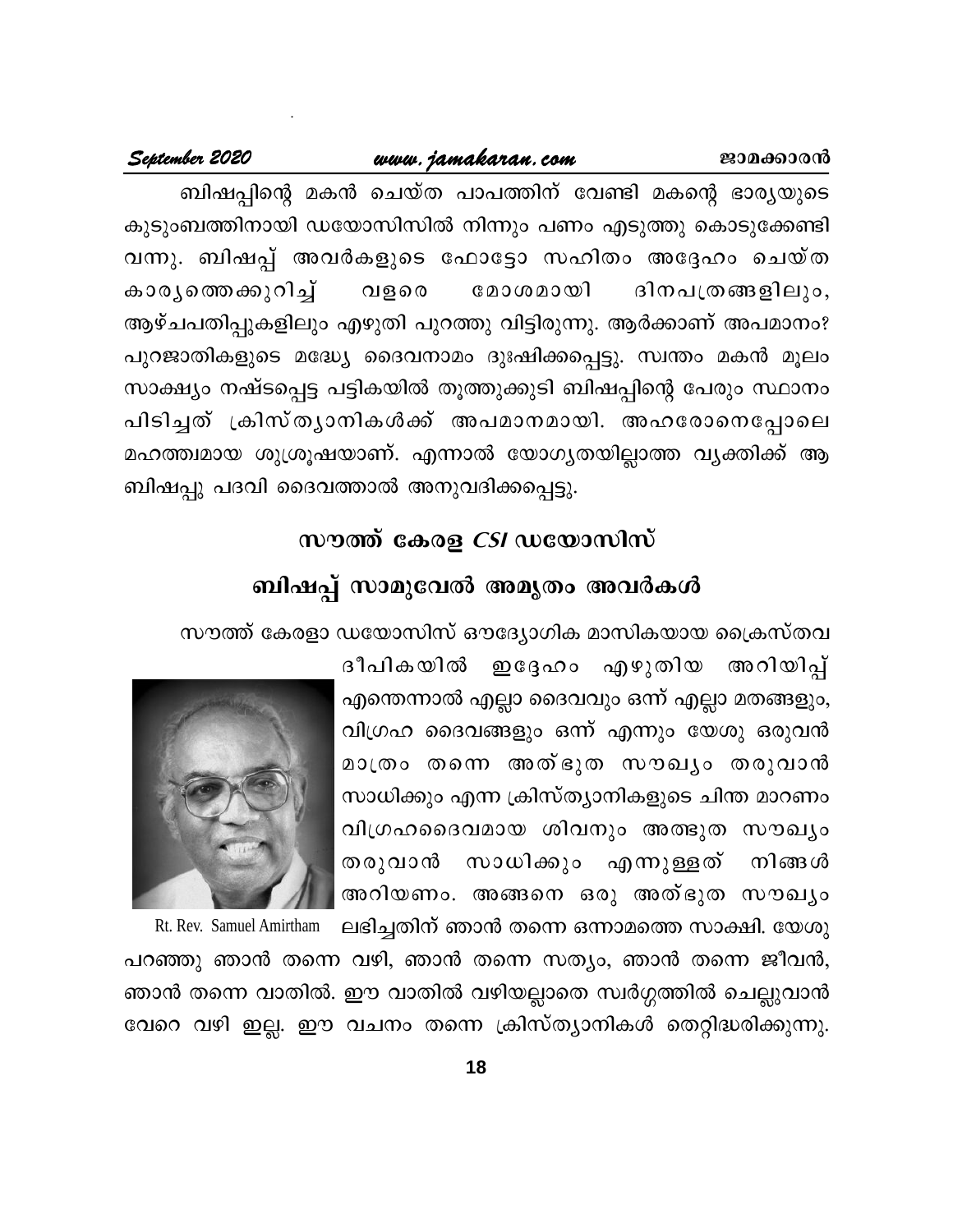ഈ വചനമാണ് നമ്മെ മറ്റു മതജനങ്ങളിൽ നിന്നും വേർപിരിക്കുന്നതും. ഈ ചിന്ത മാറണം.

ഇതു വായിച്ച എല്ലാ *CSI* ക്രിസ്ത്യാനികൾക്കും ഞെട്ടൽ ഉണ്ടായി. എല്ലാ സഭകളും തങ്ങളുടെ എതിർപ്പ് ബിഷപ്പിനെ അറിയിച്ചു. വെളിയിലുള്ള മറ്റു സഭകളിൽ നിന്നും എതിർപ്പു കത്തുകൾ ബിഷപ്പിനു ലഭിച്ചു. ഉടൻ തന്നെ ആ പ്രസ്താവന ബിഷപ്പ് പിൻവലിച്ചു. ഇത് അദ്ദേഹത്തിന്റെ സാക്ഷിയെ നഷ്ടപ്പെടുത്തി.

ബിഷപ്പ് സാമുവേൽ അമൃതം അവർകളുടെ മകൾ വിദേശത്ത് വിവാഹം കഴിച്ച് ഭർത്താവിനോടുകൂടെ ജീവിക്കാൻ കഴിയാത്തതു കൊണ്ട് ബിഷപ്പ് അവർകൾ തന്റെ പദവിയുടെ സാക്ഷ്യത്തെ നഷ്ടപ്പെടുത്തി. രോഗം ബാധിച്ച് കൈകാലുകൾ ചലനമറ്റ നിലയിൽ മരിച്ചു പോയി.

മരിച്ച ബിഷപ്പ് സാമുവൽ അമൃതം അവർകളുടെ ആത്മാവ് ഇപ്പോൾ യേശുവിന്റെ അടുത്തു പോകുമോ? സങ്കല്പ ദൈവമായ ശിവന്റെ അടുത്തു പോകുമോ? സാക്ഷ്യവും നഷ്ടപ്പെട്ടു. ആത്മാവിനെയും നഷ്ടപ്പെടുത്തിയ CSI ബിഷപ്പ് ഇദ്ദേഹം ഒരാൾ മാത്രം.

# ബിഷപ്പ് ഗ്ലാഡ്സ്റ്റൺ അവർകൾ

അതേ സൗത്ത് കേരള ഡയോസിസ് ബിഷപ്പ് അവർകളുടെ മകൻ അമേരിക്കയിൽ ഉയർന്ന പദവിയിൽ ഇരിക്കുന്ന ആളാണ്. ഇദ്ദേഹം കറുത്ത



Most Rev. Gladstone

വർഗ്ഗത്തിലുള്ള ഒരു പെൺകുട്ടിയെ വിവാഹം കഴിച്ച് അമേരിക്കയിൽ തന്നെ താമസിക്കുന്നു. ഇത് ബിഷപ്പ് അവർകൾക്ക് വലിയ അപമാനത്തെ ഉണ്ടാക്കി. ഇതുകൂടാതെ പെന്തക്കോസ്തു സഭാ പാസ്റ്റർ കെ.പി. യോഹന്നാൻ (ബിലീവേഴ്സ് ചർച്ച്) അവർകളെ അഭിഷേകം ചെയ്യാൻ 12 കോടി ബിഷപ്പായി കൈക്കൂലിയായി വാങ്ങി. ഈ വലിയ തെറ്റിനെ ചെയ്ത്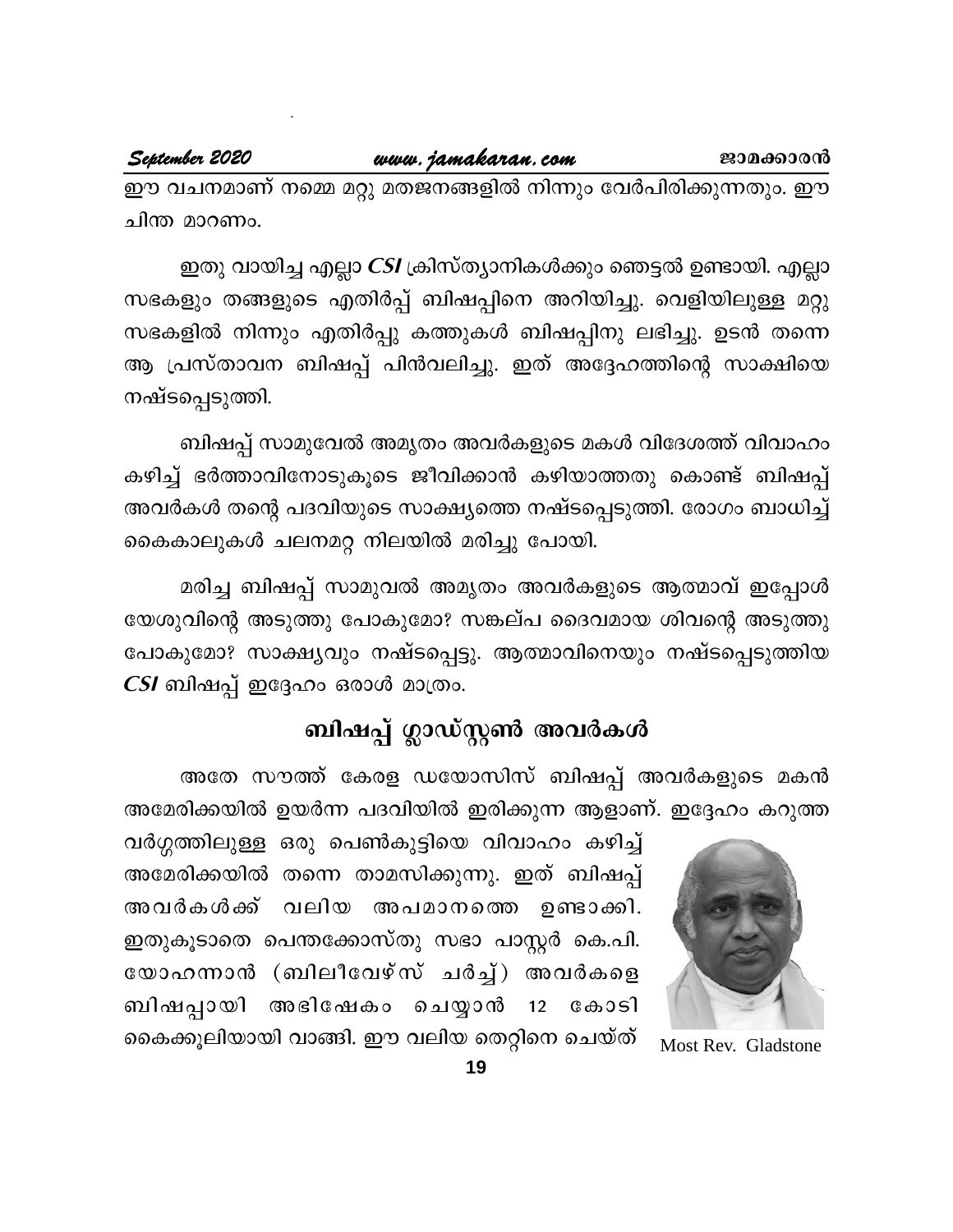## www.jamakaran.com

September 2020

എല്ലാ *CSI* സഭാ ജനങ്ങൾക്കും ബിഷപ്പ് അവർകൾ കൊടും ദ്രോഹത്തെ ചെയ്തു. ചില കാലങ്ങളായി മാനസികമായി ബാധികപ്പെട്ട്, മനസാക്ഷി കുത്തോടെ, സാക്ഷ്യം നഷ്ടപ്പെട്ട് വേദനിച്ചു കൊണ്ടിരിക്കുന്നു.

# മോസ്റ്റ് റവ. ധർമ്മരാജ് റസാലം അവർകൾ

തിരുവനന്തപുരം *CSI* ബിഷപ്പും ഇപ്പോൾ 24 *CSI* ഡയോസിസുകൾക്കും

നേതൃത്വം വഹിക്കുന്ന മോഡറെറ്റർ മോസ്. റവ. ധർമ്മരാജ് റസാലം

അവർകളുടെ ഏകമകൾ ഹിന്ദുമതത്തിൽപ്പെട്ട ഒരുവനെ (രഹസ്യമായി വിവാഹം ചെയ്തു) രജിസ്റ്റർ വിവാഹം ചെയ്തു. ആദൃത്തെ താലികെട്ടി. ഭർത്താവിന്റെ കുടുംബക്കാരുടെ നിർബന്ധ പ്രകാരം ഹിന്ദുകളുടെ അമ്പലത്തിൽ വച്ച് <mark>രണ്ടാം താലിയും</mark> ബിഷപ്പ് അവർകൾ ക്രിസ്തൃൻ கைதி. നിയമപ്രകാരം *CSI* പള്ളിയിൽ വച്ച് മൂന്നാമത്തെ പ്രാവശൃവും താലികെട്ടി പറഞ്ഞു വിട്ടു. ഇത്



Most Rev. Dharmaraj Rasalam

മൂന്നാമത്തെ താലികെട്ടാണ്. ഇപ്പോൾ ആ ഹിന്ദു പയ്യൻ ഇടയ്ക്കിടക്ക് പണം ചോദിച്ച് ബിഷപ്പിനെ ഭീഷണിപ്പെടുത്താൻ തുടങ്ങി. വേറെ വഴിയില്ലാതെ ചോദിക്കുമ്പോഴെല്ലാം ലക്ഷങ്ങൾ കൊടുത്തയച്ചു.

ഈ പണത്തിന് ഇവർ ഡയോസിസിലും, മെഡിക്കൽ കോളേജിലും കണക്കിലില്ലാത്ത പല കോടികൾ കൈപ്പറ്റി ചെലവഴിച്ചു.

*CBI* യുടെ കൈയ്യിൽ കുടുങ്ങി. ബിഷപ്പ് കുറ്റവാളിയാണെന്ന് വിധിച്ച് 7 കോടി രൂപ പിഴ അടയ്ക്കണമെന്ന് കോടതിയിൽ നിന്നും ഓർഡർ വന്നു. എന്നാൽ അദ്ദേഹം പിഴ അടച്ചില്ല. 4–ാം പ്രാവശ്യം ഒക്ടോബർ മാസത്തിൽ കോടതി ജാഗ്രതാ നോട്ടീസ് അയച്ചിരിക്കുന്നു.

അഹരോനെപ്പോലെ മഹത്വമായ ശുശ്രൂഷ ബിഷപ്പ് അവർകൾക്ക് അനുവദിക്കപ്പെട്ടിരുന്നു. എന്നാൽ സ്വന്തം മകളുടെ പ്രവർത്തിയാലും, മെഡിക്കൽ കോളേജ് വിദ്യാർത്ഥികളുടെ കൈയ്യിൽ നിന്നും ഡൊണേഷൻ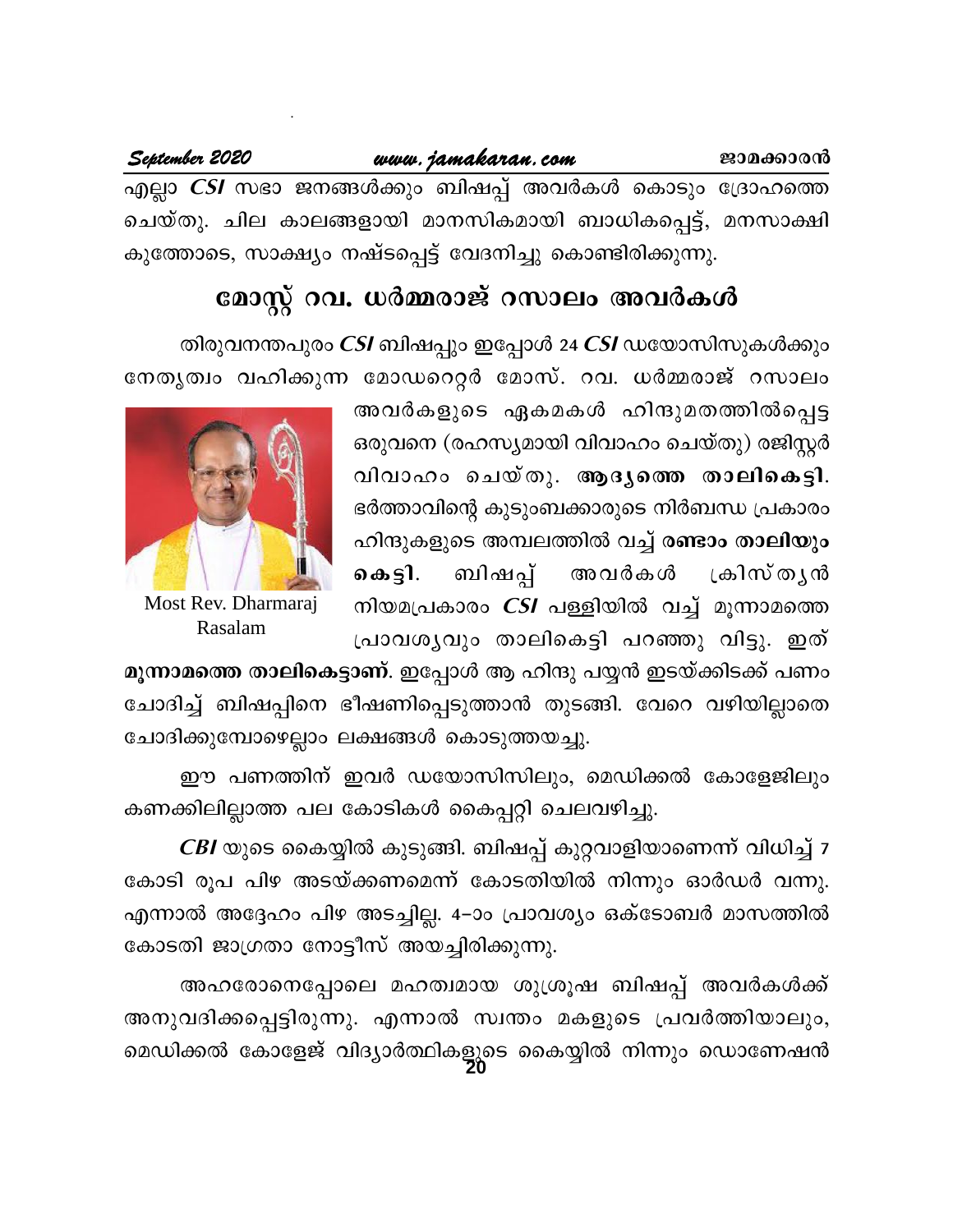September 2020 www.jamakaran.com ജാമക്കാരൻ എന്ന പേരിൽ വാങ്ങിയ പല കോടി രൂപ അഴിമതിയാലും ബിഷപ്പ് ാനഷ്ടപ്പെട്ട് *CSI* സഭക്കാർക്ക് വലിയ അവർകളുടെ സാക്ഷ്യം അപമാനമായിത്തീർന്നു.

## കന്യാകുമാരി *CSI* ഡയോസിസ്

കന്യാകുമാരി *CSI* ഡയോസിസ് ബിഷപ്പായും

ഡയോസിസുകളുടെ  $CSI$  $W$  $B$  $24$ നേതൃത്വസ്ഥാനമായ മോഡറെറ്റർ പദവി വഹിച്ച മോസ്റ്റ്. റവ. ദേവകടാക്ഷം അവർകൾ തന്റെ മകൻ ഒരു പെൺകുട്ടിയെ പ്രേമിച്ച് ഗർഭിണിയാക്കി, അവളെ ഉപേക്ഷിച്ചു. ആ പെൺകുട്ടി ഒരു അച്ചന്റെ മകൾ ആയിരുന്നു. ബിഷപ്പ് അവർകൾ ഇതിൽ തലയിട്ട് അവളെ ഗർഭഛിദ്രം ചെയ്യാൻ പല ലക്ഷങ്ങൾ ചെലവ് ചെയ്ത് അവളെ വേറൊരു യുവാവിന് വളരെ അധികം പണം



Most Rev. Devakadatcham

കൊടുത്ത് വിവാഹം ചെയ്ത് ദൂരത്തേക്ക് പറഞ്ഞു വിട്ടു.

അച്ചനായ ആ പെൺകുട്ടിയുടെ അപ്പന് നാഗർകോവിലിലുള്ള ഒരു വലിയ സഭയിൽ വല്ല്യച്ചനായി സ്ഥാനം കൊടുത്ത് അച്ചന്റെ വായടച്ചു. ഇദ്ദേഹവും കെ.പി. യോഹന്നാനിൽ നിന്നും ഒരു കോടി വാങ്ങി അദ്ദേഹത്തെ ബിഷപ്പാക്കി. ബിഷപ്പ് ദേവകടാഷം അവർകൾ *CSI* മോഡറെറ്ററായിരുന്ന കാലത്ത് പല കോടികൾ കൈപ്പറ്റിയതിന് ശേഷമാണ<mark>്</mark> ചിലരെ ബിഷപ്പാക്കിയത്.

മോഡറെറ്റർ ദേവകടാഷം അവർകൾ അഹരോനെപ്പോലെ മഹത്ത്വമായ ഈ ശുശ്രൂഷയെ സ്വന്തമകന്റെ പാപ പ്രവർത്തിയാലും, തന്റെ സ്ഥാനത്തെ ദുരുപയോഗിച്ചും, കൈക്കൂലിയായി പണം വാങ്ങിച്ചും, അപമാനപ്പെടുത്തി, സാക്ഷ്യം നഷ്ടപ്പെടുത്തി.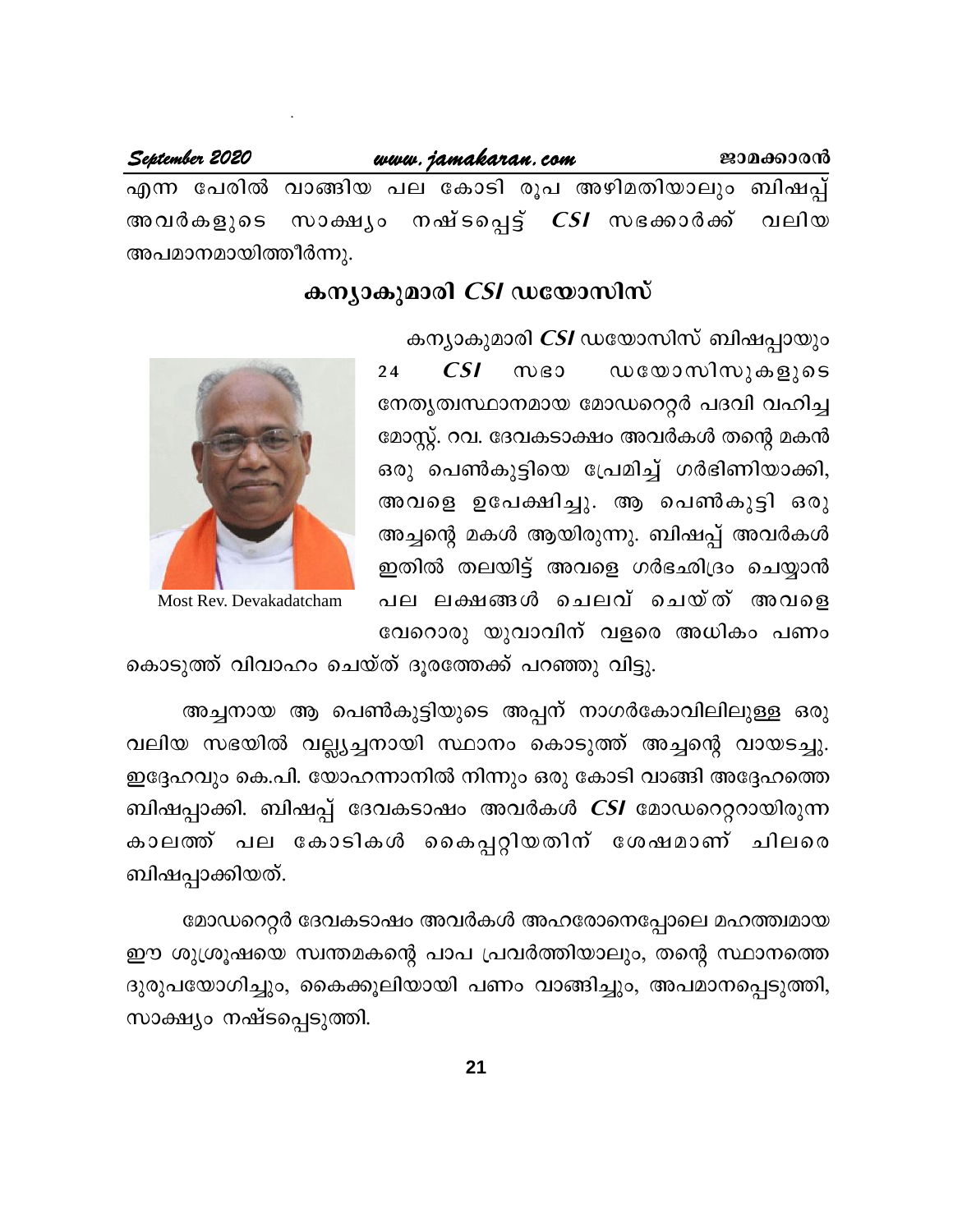#### September 2020 www.jamakaran.com ജാമക്കാരൻ ECI CHURCH - ഇന്ത്യാ സുവിശേഷ തിരുസഭ

ബിഷപ്പ് എസ്രാ സത്ഗുണം അവർകളാണ് ഈ സഭയുടെ സ്ഥാപകനും ഹെഡ് ബിഷപ്പും ആയിരിക്കുന്നത്. ഈ സഭ ഇന്ത്യ മുഴുവനും സഭകളായി ഏകദേശം 7000 വളരെ മനോഹരമായി വളർന്നു പെരുകിയിരിക്കുന്നു. ഇപ്പോഴുള്ള *CSI, CNI* സഭകളെക്കാളും ആത്മീയമുള്ള സഭകളായി വളർന്നതിന്റെ കാരണം ഈ സഭകളിൽ ജോലി ചെയ്യുന്ന അച്ചൻമാരുടെ യഥാർത്ഥമായ പരിശ്രമങ്ങളും, അധ്വാനവുമാണ് എന്നു പറഞ്ഞാൽ അത് അധികമാകില്ല. വളർന്നു കഴിഞ്ഞ ഈ സഭകളുടെ കൃത്യ നിർവ്വഹണത്തിനുവേണ്ടി ഇന്ത്യയെ ആറ് പിരിച്ച് ബിഷപ്പുമാരുടെ ഭാഗമായി  $6\phantom{.}6$ 



മേൽനോട്ടത്തിൽ സാമർത്ഥ്യത്തോടെ സഭകളെ നടത്തി വരുന്നു.

ബിഷപ്പ് എസ്രാ സത്ഗുണം അവർകളുടെ ആദ്യകാല ശുശ്രൂഷ വളരെ മികച്ചതായിരുന്നു. അദ്ദേഹത്തിന്റെ അധ്വാനത്താൽ ഈ *ECI* സഭകൾ ആൽമരം പോലെ വളർന്നു പന്തലിച്ചു. അമേരിക്കയിൽ ബില്ലിഗ്രഹാം അവർകളോട് വളരെ അടുത്ത് <mark>പരിചയമുണ്ടായിരുന്നതു കൊണ്ട്</mark> ഇദ്ദേഹത്തിന്റെ ഇന്ത്യയിലെ സഭകളുടെ വളർച്ചയെ അദ്ദേഹം അറിഞ്ഞ് ബില്ലിഗഹാം അവർകൾ ധനസഹായം ചെയ്തു വന്നു. വിദേശത്തുള്ള ക്രിസ്തീയ സ്ഥാപനങ്ങൾ വഴിയായും <mark>ധനസഹായം</mark> ലഭിച്ചതുകൊണ്ട് *ECI* സഭകൾ വളരെ അധികം പുഷ്ടി പ്രാപിച്ചു.

ഈ കാലഘട്ടത്തിലാണ് ബിഷപ്പ് എസ്രാ സത്ഗുണം അവർകൾ തമിഴ്നാട്ടിൽ *DMK* പാർട്ടിയുടെ നേതാവ് കലൈഞ്ചർ കരുണാനിധിയുടെ ചെല്ലപിള്ളയായത്. സ്റ്റേജിൽ കരുണാനിധിയുടെ തൊട്ടടുത്തുള്ള സീറ്റിൽ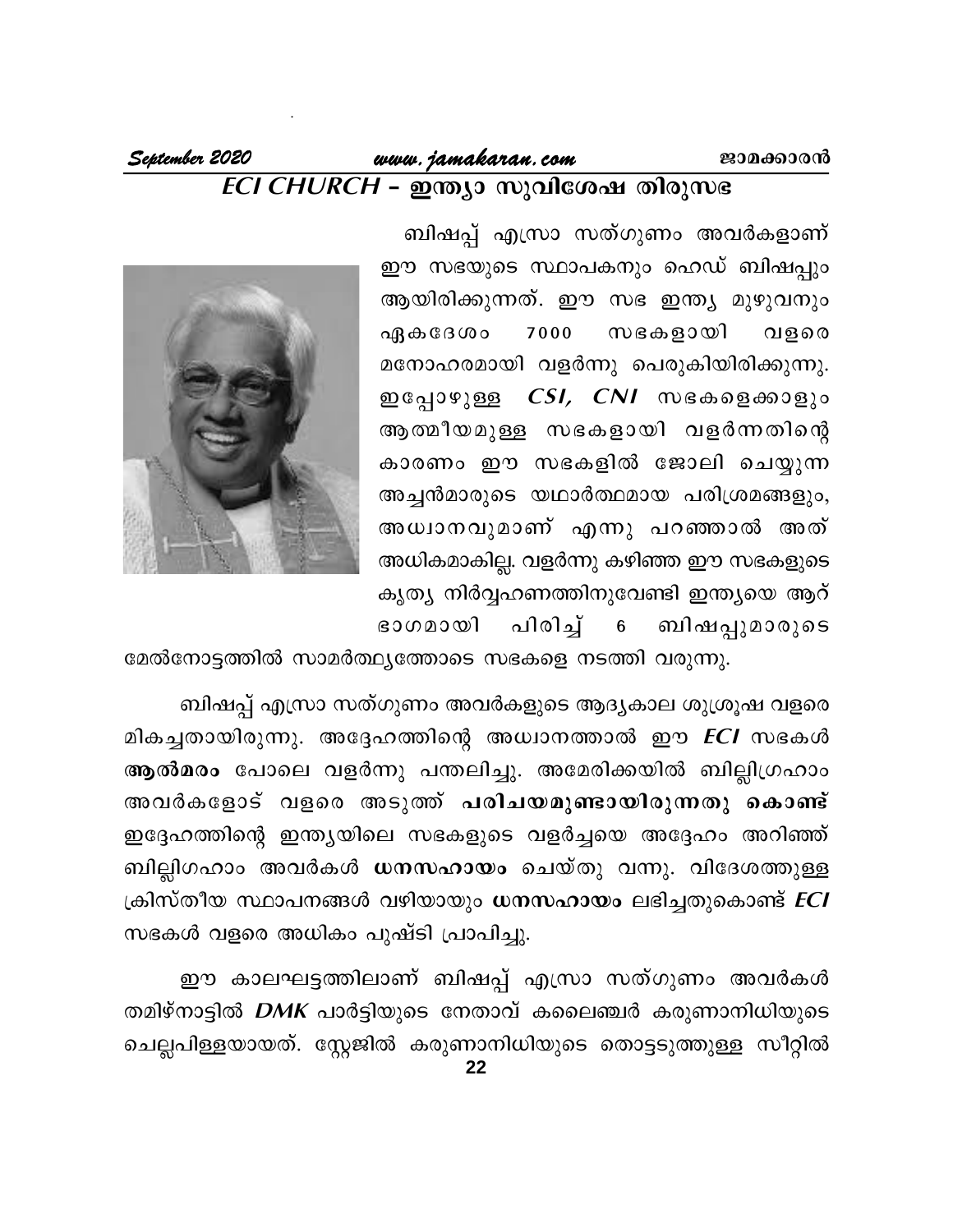#### www.jamakaran.com

#### September 2020

ഇരിക്കാനുള്ള സ്വാധീനം പ്രാപിച്ചു. അതുപോലെ തന്നെ രാഷ്ട്രീയ കാര്യങ്ങളെക്കുറിച്ചുള്ള അറിവും അദ്ദേഹത്തിൽ ഉണ്ടായി. ആത്മീയ ജീവിതം നഷ്ടപ്പെട്ടു.

ബിഷപ്പ് എസ്രാ സത്ഗുണത്തിന് രണ്ട് പെൺമക്കൾ ഉണ്ട് അതിൽ

ഒരാളുടെ പേര് കതിരൊളി മാണികൃം അപ്പന്റെ രാഷ്ട്രീയ അറിവ് അവൾക്കും കിട്ടി. *ECI* സഭകൾക്ക് ധാരാളം സ്വത്ത്, നിലം അളവില്ലാതെ വർദ്ധിച്ചു പെരുകി. ബിഷപ്പ് എസ്രാ സത്ഗുണം സഭകൾക്ക് നേതൃത്വം ബിഷപ്പുമാരെ വഹിക്കാൻ ധാരാളം ഏർപ്പാടാക്കിയിട്ടുണ്ടെങ്കിലും ഭാവികാലത്ത് തന്റെ *ECI* സഭയുടെ സ്വത്തുക്കൾ വേറെ ആരുടെ ൭ൈകവശം



പോകാതെയിരിക്കാൻവേണ്ടി തന്റെ മകൾ കതിരൊളി മാണിക്യം അവർകളെ ത്വരിത ഗതിയിൽ ബിഷപ്പ് കമ്മിസറി എന്ന സ്ഥാനം കൊടുത്തു. അത് ബിഷപ്പിന് സമാനമായ അധികാരമുള്ള പദവിയാണ്. എന്നാൽ തന്റെ മകൾ മുൻകോപക്കാരിയും, സെക്സിൽ ബലഹീനയായവൾ എന്നറിഞ്ഞിട്ടും ആ പദവിയെ ബിഷപ്പവർകൾ കൊടുത്തു. ബിഷപ്പിന്റെ മകൾക്ക് മൂന്നു ഭർത്താക്കൻമാരുണ്ട്. രണ്ട് ഭർത്താക്കന്മാരെക്കുറിച്ച് മാത്രമേ *ECI* സഭകളുടെ അച്ചൻമാർക്ക് അറിയൂ. ആദ്യത്തെ ഭർത്താവിനെക്കുറിച്ച് കോളേജിലെ ലക്ചർമാർക്കും എനിക്കും മാത്രം അറിയാം. ഉന്നതവിദൃാഭൃാസത്തിന് പോയവരുടെ ഉള്ളിൽ മനസ്സ് മുറിവേറ്റതിനുശേഷം മകൾ മാത്രം ഇന്ത്യയിലേക്ക് മടങ്ങി വന്നു എന്ന് എനിക്ക് വാർത്ത വന്നു. ഇപ്പോൾ മൂന്നു ഭർത്താക്കന്മാരും ജീവനോടെ ഇരിക്കുന്നു.

മൂന്നാമതായി വിവാഹം കഴിച്ചയാൾ ഒരു കത്തോലിക്ക സഭയിൽ ചേർന്ന ആളാണ്. *CSI, ECI* സഭകളുടെ നിയമപ്രകാരം കത്തോലിക്കാ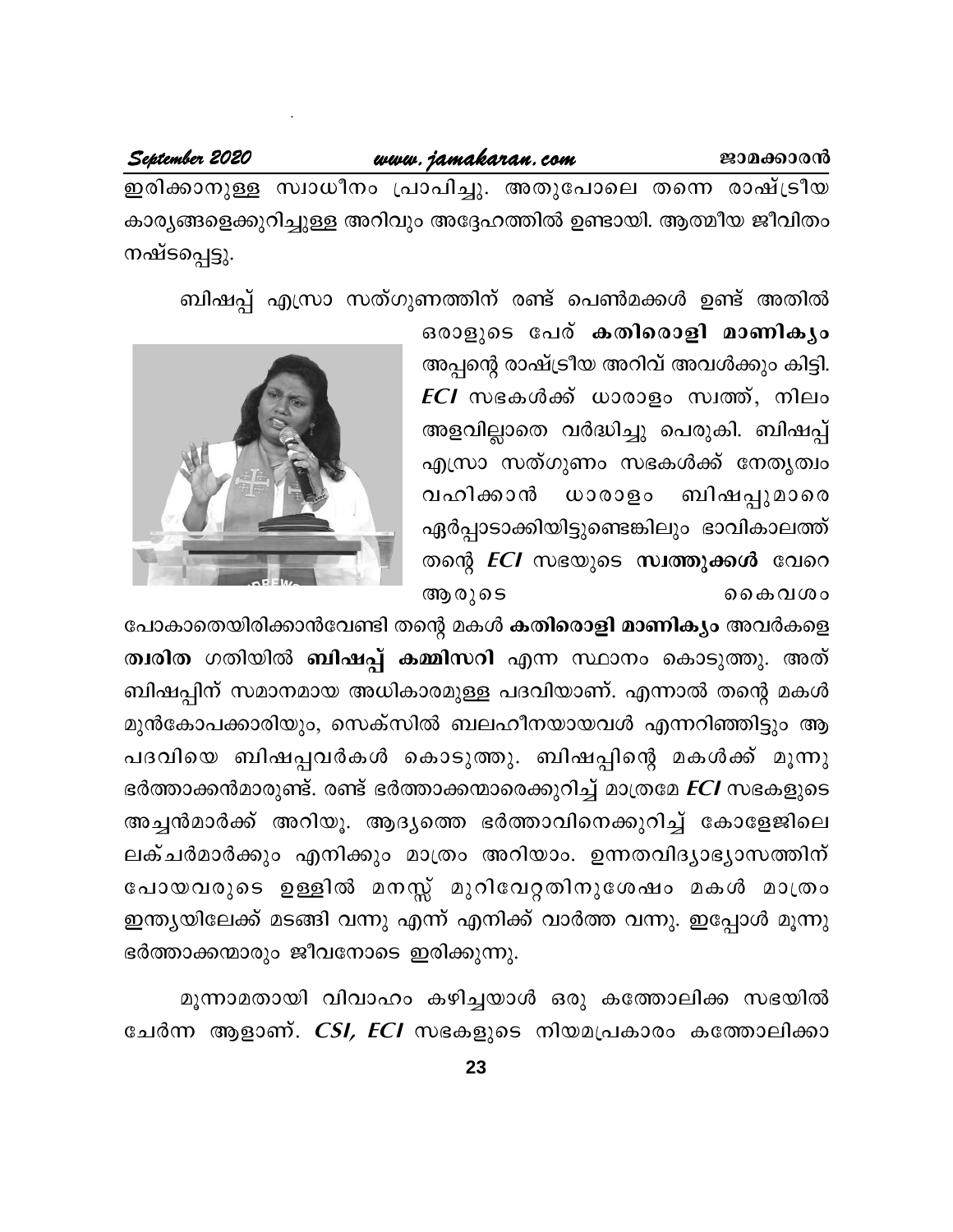## www.jamakaran.com

#### September 2020

സഭയിലുള്ള ഒരുവൻ *ECI* സഭയിൽ നിന്നും വിവാഹം കഴിക്കണമെങ്കിൽ അവർ സഭക്ക് മുമ്പിൽ വന്ന് കത്തോലിക്കാ സഭയുടെ സകല പിശാചിൻ ഉപദേശങ്ങളും ഞാൻ വിട്ടുകളയുന്നു എന്ന് ഏറ്റു പറഞ്ഞ് എല്ലാവരുടേയും മുമ്പിൽ വച്ച് ക്ഷമ ചോദിക്കണം. ഇതിൽ ഒന്നുപോലും ചെയ്യാതെ നേരിട്ട് താലി കെട്ടുകയാണുണ്ടായത്. ഇങ്ങനെയുള്ള വിവാഹത്തിന് നേതൃത്വം വഹിക്കാൻ പോൾ ദിനകരനെ വിളിച്ചിരുന്നു. വിവാഹചടങ്ങളുകളും കഴിഞ്ഞു. മകളുടെ ആധിപത്യം ആരംഭിച്ചു. ഇവരുടെ സാക്ഷ്യമില്ലാത്ത വിവാഹങ്ങളെ അംഗീകരിക്കാൻ കഴിയാതെ മനസാക്ഷിയിൽ വളരെ അധികം വേദന അനുഭവിച്ച *ECI* ബിഷപ്പുമാരിൽ ഒരാൾ കതിരൊളി മാണിക്യം അവർകളുടെ ശല്യം താങ്ങാൻ കഴിയാതെ ബിഷപ്പ് പദവി രാജിവച്ച് ശബ്ദമില്ലാതെ വളരെ മാന്യമായി വെളിയിൽ വന്നു.

ഈ സാഹചരൃത്തിൽ *ECI* സഭകളുടെ സീനിയർ അച്ചൻമാർ ഒന്നിച്ചുകൂടി ബിഷപ്പ് കമ്മിസറിയായ കതിരൊളി മാണികൃത്തെ ECI സഭയിൽ നിന്നും ആ പദവിയിൽ നിന്നും നീക്കി. നിങ്ങൾ കഷ്ടപ്പെട്ട് ഉണ്ടാക്കിയ *ECI* തിരുസഭയെ രക്ഷിക്കണമേ എന്നും സഭാജനങ്ങൾ നിങ്ങളുടെ മകളെക്കുറിച്ച് ചോദിക്കുന്ന ചോദൃങ്ങൾക്ക് ഉത്തരം പറയാൻ കഴിയാതെ ഞങ്ങൾ വലഞ്ഞിരിക്കുന്നു എന്നും എസ്രാ സത്ഗുണം അവർകളോട് അപേക്ഷിച്ചു. എന്നാൽ അദ്ദേഹം അതിന് ചെവി കൊടുത്തില്ല. അതോടുകൂടെ *ECI* സഭയുടെ ആധികാരിക മാസിക **നിരൂപം** എന്ന മാസികയ്ക്ക് കതിരൊളി മാണികൃത്തെ ചീഫ് എഡിറ്ററായി ചുമതലയും നല്കി. മറ്റുള്ള ബിഷപ്പുമാർ ബിഷപ്പ് എസ്രാ സത്ഗുണം അവർകളുടെ മേലുള്ള മര്യാദ നിമിത്തം വായടച്ച് അവരവരുടെ ജോലി ചെയ്തു വരുന്നു.

എന്നാൽ മനസാക്ഷിയുള്ള സീനിയർ അച്ചൻമാർ നാലു പേജുള്ള ലഘുലേഖ അടിച്ച് എല്ലാ വലിയ അച്ചൻമാർക്കും അയച്ചു കൊടുത്തു. ലഘുലേഖ അടിച്ച് എല്ലാ വലിയ അച്ചൻമാർക്കും അയച്ചു കൊടുത്തു. ഇനി കതിരൊളി മാണികൃം (ബിഷപ്പ് കമ്മിസറി) അവർകളെ സഭയുടെ ഒരു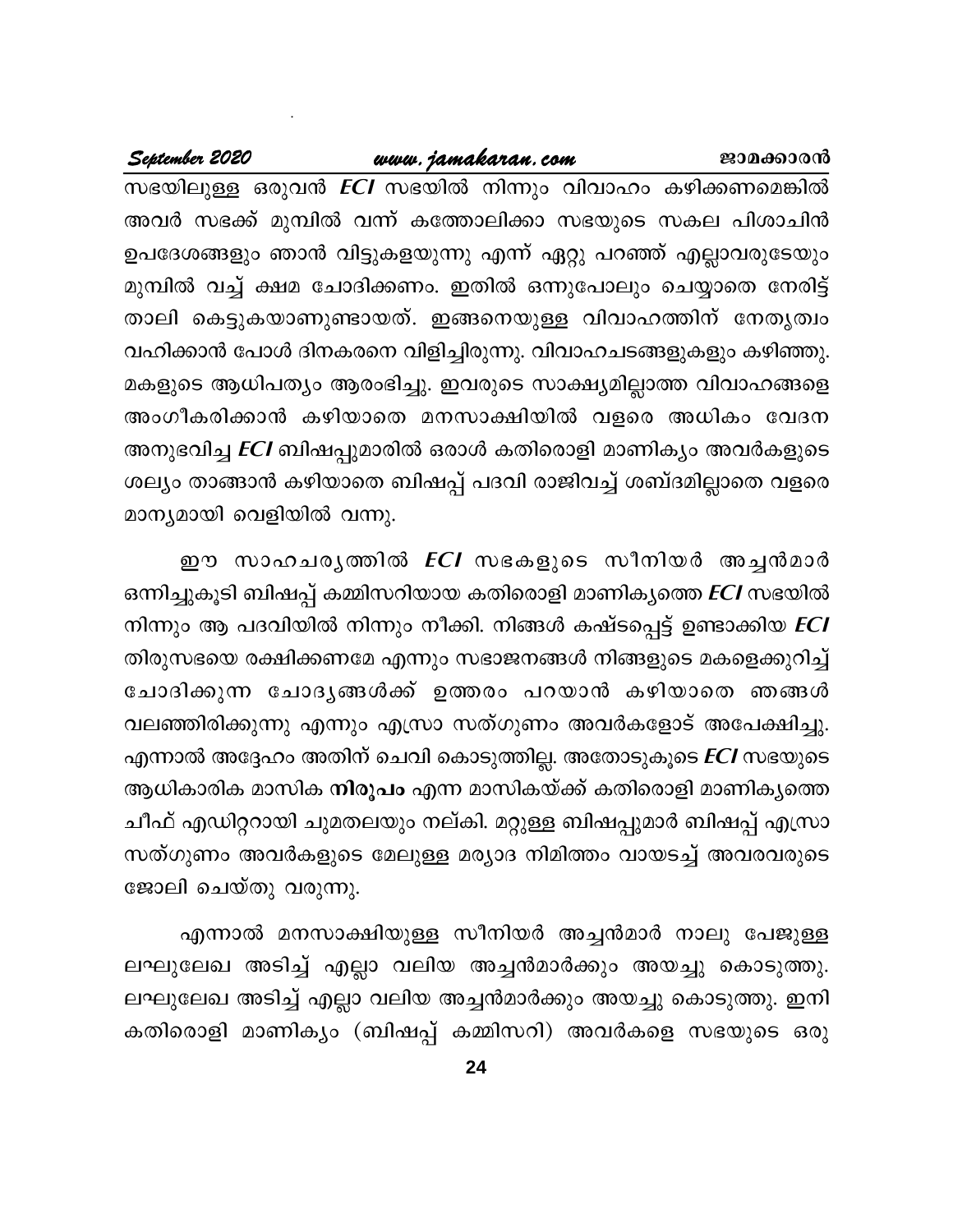പരിപാടിക്കും വിളിക്കാൻ പാടില്ല എന്ന് സഭാകമ്മറ്റി കൂടി തീരുമാനം എടുത്ത് അതിനെ മിനിറ്റ്സ് ബുക്കിൽ റെക്കോർഡ് ചെയ്ത് *ECI* സഭയുടെ നേതൃത്വം വഹിക്കുന്നവർക്ക് അയച്ചു കൊടുക്കാൻ ഏർപ്പാട് ചെയ്തു.

സ്ത്രീകൾക്കും, യുവാക്കൾക്കും, അച്ചൻമാർക്കും മുൻ മാതൃകയായി ഇരിക്കേണ്ട വ്യക്തി ഇങ്ങനെയുള്ള സാക്ഷ്യമില്ലാത്ത നിലയിൽ നമ്മുടെ *ECI* സംഘടയിൽപ്പെട്ട ഒരു സഭയിലും പ്രവേശിക്കാൻ പാടില്ല എന്ന് ഒരുമനസ്സോടെ ഒപ്പിട്ട് അത് നടപ്പിലാക്കാനും ആരംഭിച്ചു.

ഇതിൽ എസ്രാ സത്ഗുണത്തിനെ അനുകൂലിക്കുന്ന ചില കൂട്ടരും ഉണ്ട്. ഇനി *ECI* സഭയുടെ നില എന്തായിരിക്കുമോ ആവോ? അഹരോനെപ്പോലെ മഹത്വമായ ശുശ്രൂഷയുടെ ഉത്തരവാദിത്വം ബിഷപ്പ് എസ്രാ സത്ഗുണം അവർകൾക്ക് ദൈവം അനുവദിച്ചു എന്നാൽ മകളുടെ മേലുള്ള സ്നേഹത്താൽ സാക്ഷ്യം നഷ്ടപ്പെട്ടു പോയി.

ഇതിന്റെ കാരണം വളർത്തിയത് ശരിയല്ലാത്തതുകൊണ്ടാണ്. ബിഷപ്പായവർ തന്റെ സ്വന്തകുടുംബത്തെ ഭരിക്കാൻ അറിയാതിരുന്നാൽ ദൈവസഭയെ എങ്ങനെ പരിപാലിക്കും (1 തിമൊ. 3:5).

ബിഷപ്പായവർ തമിഴിൽ (കൺകാണി) ഏകഭാര്യയുടെ ഭർത്താവും സ്വന്തകുടുംബത്തെ നന്നായി ഭരിക്കുന്നവനും മക്കളെ പൂർണ്ണ ഗൗരവത്തോടെ അനുസരണത്തിൽ പാലിക്കുന്നവനും ആയിരിക്കേണം (1 തിമോ. 3:2, 4). ദൈവം തന്നെ *ECI* സഭ ജനങ്ങളെയും മനസാക്ഷിയുള്ള സീനിയർ അച്ചൻമാരെയും, *ECI* സഭയിലുള്ള എല്ലാ ബിഷപ്പുമാരേയും കൈവിടാതെ അനുഗ്രഹിച്ച് വഴി നടത്തട്ടെ.

പല വർഷങ്ങൾക്കു മുമ്പ് ബിഷപ്പ് എസ്രാ സത്ഗുണം അവർകളുടെ മകളുടെ സാക്ഷ്യമില്ലാത്ത ജീവിതത്തെക്കുറിച്ച് ജാമക്കാരനിൽ എഴുതി മുന്നറിയിപ്പ് നല്കിയിരുന്നു. ജാമക്കാരന്റെ വേല *ECI* സഭയുടെ കാര്യത്തിൽ ഈ ലേഖനം എഴുതിക്കൊണ്ട് അവസാനിപ്പിക്കുന്നു.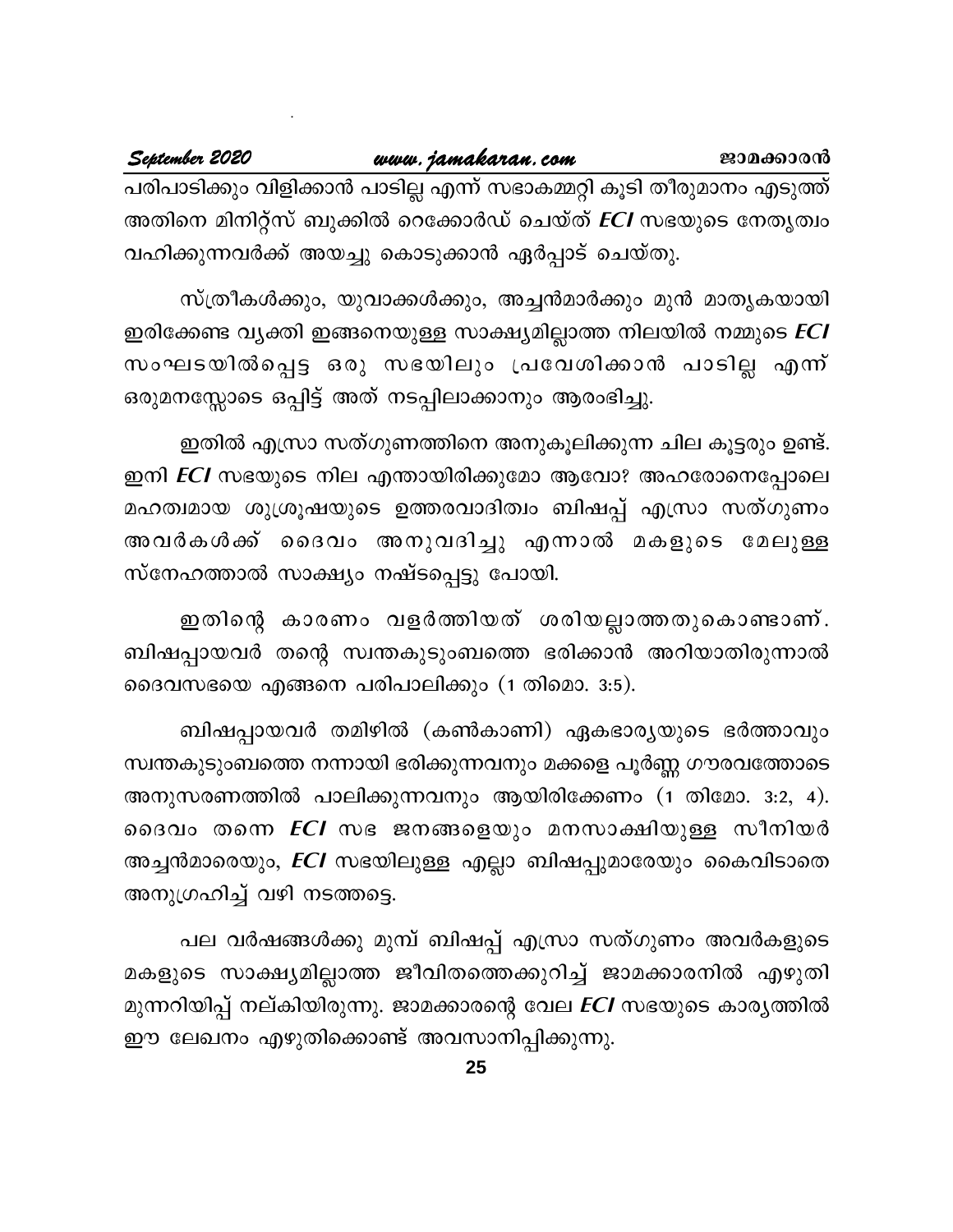# മാർത്തോമാ സഭയുടെ ഏറ്റവും ഉയർന്ന പദവിയിൽ ഇരുന്ന മോസ്റ്റ്. റവ. ഡോ. ജോസഫ് മാർത്തോമാ മെത്രാപ്പോലിത്ത (മോഡറെറ്റർ) അവർകൾ അന്തരിച്ചു

2020 ഒക്ടോബർ മാസം 19-ാം തീയതി മെത്രാപ്പോലീത്ത മരണപ്പെട്ടു എന്ന അറിയിപ്പ് വന്നു. 2020 സെപ്റ്റംബർ മാസ ജാമക്കാരനിൽ പേജ്  $9 - \varpi$ സാക്ഷ്യം ാഷ് ട**പ്പെ**ട്ട ബിഷപ്പുമാരുടെ പട്ടികയിൽ മരണപ്പെട്ട മെത്രാപ്പോലീത്ത അവർകളെക്കുറിച്ചും ഞാൻ എഴുതിയിരുന്നു. അതേ മാസികയിൽ തന്നെ അദ്ദേഹത്തിന്റെ മരണ വാർത്ത അറിയിക്കേണ്ട വന്നു. മാർത്തോമാ സ്ഥിതിയും  $m$ 



അച്ചൻമാർ, സഭാ വിശ്വാസികൾ പലർക്കും എന്നോട് വെറുപ്പ് ഉണ്ടാകും എന്നു എനിക്കറിയാം. അതു മാത്രമല്ല പൊതുവെ വലിയ ദൈവദാസൻമാരുടെ മരണവിവരം അറിയിക്കുമ്പോൾ കർത്താവിൽ നിദ്ര പ്രാപിച്ചു എന്ന് ബഹുമാനത്തോടെ എഴുതാറാണ് പതിവ്.

എന്നാൽ മരിച്ച മെത്രാപ്പോലീത്താ അവർകൾ തന്റെ മരണത്തിന്റെ അവസാന നിമിഷം വരെ കഴിഞ്ഞ കാലത്തിൽ താൻ ചെയ്ത തെറ്റു കുറ്റങ്ങൾ, പഴിവാങ്ങൽ, അനേകരുടെ മനസിനെ വേദനിപ്പിച്ചത് പോലുള്ള കാര്യങ്ങൾക്കായി ദുഃഖിച്ചതായി അദ്ദേഹത്തിന്റെ അടുത്ത് ഇരുന്ന ആരും തന്നെ അറിയിച്ചിട്ടില്ല. എന്നാലും മരണത്തിന്റെ അവസാനനിമിഷത്തിൽ കള്ളന് പാപക്ഷമ നല്കിയ ദൈവം, മരണ വാതിൽക്കൽ ക്ഷമ പ്രാപിച്ച ശിംശോൻ പോലെയുള്ളവരുടെ അവസാനം കാണുമ്പോൾ ഒരുപക്ഷെ മനസ്സിൽ ക്ഷമ ചോദിച്ചിരുന്നെങ്കിൽ പാപക്ഷമ ലഭിച്ചിരിക്കുമല്ലോ! ഇപ്പോൾ മെത്രാപ്പോലീത്ത അവർകളുടെ ആത്മാവ് എവിടെ പോയിരിക്കും? ഞാൻ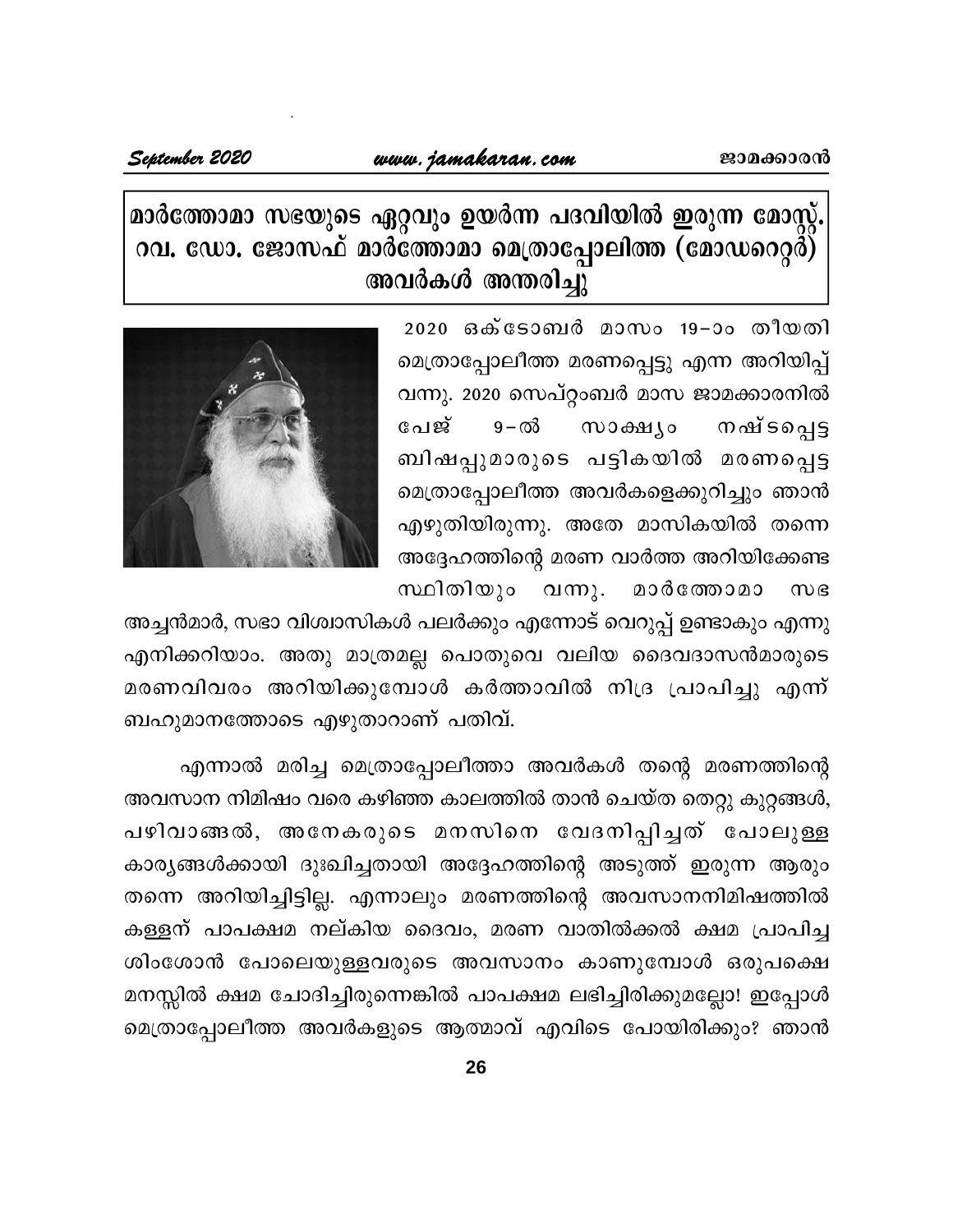## www.jamakaran.com

## September 2020

വിധി പറയുന്നില്ല. അതിനു ഞാൻ ആർ? ആരാലും വിധി പറയാൻ കഴിയില്ല. വിധിയ്ക്കാനും പാടില്ല. എന്നാൽ ഊഹിക്കാം. അദ്ദേഹത്തിന്റെ കഴിഞ്ഞകാല പ്രവർത്തികൾ അച്ചനായി ആരംഭിച്ച്, ബിഷപ്പായി സ്ഥാനക്കയറ്റം കിട്ടി അവസാനമായി ഉന്നതസ്ഥാനമായ മെത്രാപോലീത്താ വരെ നടന്ന തുടർച്ചയായ കുറ്റകൃതൃങ്ങളെക്കുറിച്ച് കോഴഞ്ചേരി വലിയ പള്ളി യുവജനസംഖ്യം എഴുതി പുറത്തുവിട്ട ലഘുലേഖ മുഖാന്തരം കേൾവിപ്പെട്ട എനിയ്ക്കു തന്നെ മനസ്സിൽ വെറുപ്പുണ്ടായെങ്കിൽ അദ്ദേഹത്താൽ ബാധിക്കപ്പെട്ട ടീച്ചർമാർ, അച്ചൻമാരുടെ ഭാര്യമാർ, മൂന്നു വയസ്സുള്ള പെൺകുട്ടി, 11 –വയസ്സുള്ള പെൺകുട്ടി ഇവരെ പ്രസവിച്ച അമ്മമാർ. മൂന്നും, അഞ്ചും വയസ്സുള്ള കുഞ്ഞുങ്ങൾ വളർന്ന് ചെറുപ്പക്കാരായി വിവാഹവും ചെയ്ത ആ സ്ത്രീകൾ ഇങ്ങനെയുള്ളവരോട് നിങ്ങൾ നേരിട്ട് ചെന്ന് അവരെ സന്ദർശിച്ച് മെത്രാപ്പോലീത്തയുടെ മരണത്തെക്കുറിച്ച് നിങ്ങളുടെ അഭിപ്രായം എന്താണ്? എന്നു ചോദിച്ച് നോക്കൂ... അതിന് മറുപടി ഉണ്ടാവില്ല. തന്റെ ഭർത്താവ് തന്റെ മക്കൾ ആരും അതിനെക്കുറിച്ച് അറിയാത്ത സ്ഥിതിക്ക് തങ്ങളുടെ വെറുപ്പിനെ എങ്ങനെ പ്രതിഫലിപ്പിക്കാൻ കഴിയും? എന്നാൽ അദ്ദേഹം മരിച്ചത് നല്ലതാണെന്ന് മനസിനുള്ളിൽ ശപിച്ചിരിക്കും.

മെത്രാപ്പോലീത്തയ് ക്കായും എങ്ങനെയോ  $\mathbb{G}\mathbb{O}\mathbb{O}(\mathbb{O})$ രക്തം ചിന്തിയിരിക്കുന്നു. യേശുക്രിസ്തുവിന്റെ രക്തം എങ്ങനെയുള്ളവരേയും ശുദ്ധീകരിക്കും. അതുപോലെ ക്രിസ്തുവിന്റെ കൃപ അവരോടും ക്ഷമിക്കും. ഇദ്ദേഹത്തിന്റെ ജീവിതം, മരണം ഇപ്പോഴുള്ള എല്ലാവർക്കും, നമുക്കും പാഠമായിത്തീരട്ടെ!

# മുന്നറിയിപ്പ്

വാട്സ് ആപ്, യു ട്യൂബ്, ഫെസ്ബുക്ക് പോലുള്ള ഒന്നും തന്നെ എനിക്കില്ല. എന്റെ പേരിൽ ആരെങ്കിലും മേൽ പറഞ്ഞവയിൽ ഏതെങ്കിലും ഒന്നിലൂടെ എഴുതിയാൽ അതിനും എനിക്കും യാതൊരു വിധ സംബന്ധവും ഇല്ല എന്നത് ഇതുമൂലം ഞാൻ അറിയിക്കുന്നു.